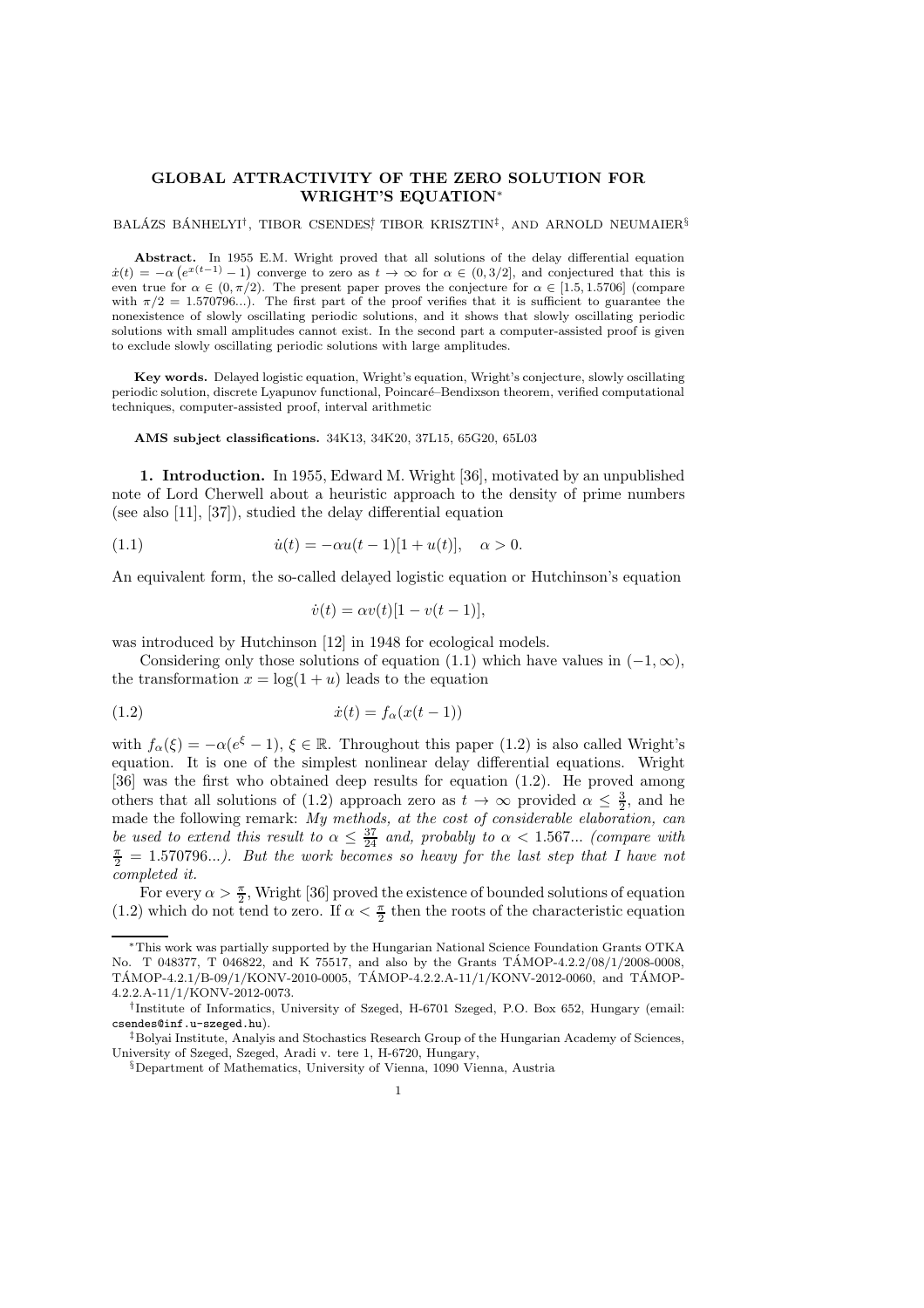$z+\alpha e^{-z} = 0$  of the linear variational equation  $\dot{y}(t) = -\alpha y(t-1)$  of (1.2) have negative real parts. Thus the zero solution of (1.2) is locally attractive.

Based on the above facts the question of the global attractivity of the zero solution of (1.2) for parameter values  $\alpha < \frac{\pi}{2}$  arises naturally, and it is known as Wright's conjecture.

CONJECTURE 1. For every  $\alpha < \frac{\pi}{2}$ , the zero solution of equation (1.2) is globally attractive, i.e., all solutions approach zero as  $t \to \infty$ .

The problem is still open, and, as far as we know, Wright's result, i.e.,  $\alpha \leq \frac{3}{2}$ , is still the best one for the global attractivity of the zero solution. Walther [33] proved that the set of parameter values  $\alpha$ , for which 0 is globally attracting, is an open subset of  $(0, \frac{\pi}{2})$ .

We mention that Wright's equation motivated the development of a wide variety of deep analytical and topological tools (see e.g. the monographs  $[8]$ ,  $[10]$ ) to get more information about the dynamics of (1.2). For example, Jones [13] proved the existence of slowly oscillating periodic solutions of (1.2) for  $\alpha > \frac{\pi}{2}$ , where slow oscillation means that  $|z_1 - z_2| > 1$  for each pair of zeros  $z_1, z_2$  of the periodic solution. Chow and Mallet-Paret [5] showed that there is a supercritical Hopf bifurcation of slowly oscillating periodic solutions from the zero solution at  $\alpha = \frac{\pi}{2}$ .

Applying the Poincaré–Bendixson type result of Mallet-Paret and Sell [24] it can be shown that any solution of equation (1.2) approaches either a nontrivial periodic solution or zero as  $t \to \infty$ . Mallet-Paret and Walther [25] verified that slow oscillation is generic for equation (1.2) for all  $\alpha > 0$ , that is, for an open dense set of initial data from the phase space the solutions are eventually slowly oscillating. Mallet-Paret [22] obtained a Morse decomposition of the global attractor of (1.2); see also McCord and Mischaikow [27]. For several other results we refer to the monographs [8], [10]. Despite of the simplicity of equation  $(1.2)$  and the very intensive investigation since 1955, it seems that we are still far from the complete understanding of the dynamics of (1.2).

Conjecture 1 is not the only open question for equation (1.2). Recently, Lessard [21] made some progress toward the proof of Jones' conjecture [13]:

CONJECTURE 2. For every  $\alpha > \frac{\pi}{2}$ , equation (1.2) has a unique slowly oscillating periodic orbit.

In the work [20] the set  $U(\alpha)$  was defined in the space of continuous functions from  $[-1, 0]$  into R, as the forward extension (by the semiflow) of a local unstable manifold at zero. Then the dynamic and geometric structure of its closure  $U(\alpha)$ were described. The results of [20] are valid for equations including (1.2). In [18] for equation (1.2) we formulated the so called generalized Wright's conjecture:

CONJECTURE 3. For every  $\alpha > 0$ , the set  $\overline{U(\alpha)}$  is the global attractor for equation  $(1.2).$ 

An affirmative answer for Conjecture 3 would mean a more or less complete understanding of the dynamics of equation (1.2). For example, for the equation  $\dot{x}(t) = -ax(t) - b \tanh(cx(t-1))$  with  $a \geq 0, b > 0, c > 0$ , the analogue of Conjecture 3 is known to be valid [17].

In this paper we prove that Wright's conjecture is equivalent to the nonexistence of slowly oscillating periodic solutions, and we develop a reliable computational tool to exclude the existence of slowly oscillating periodic solutions with amplitude greater than a certain constant  $\epsilon_0 > 0$ . For  $\frac{3}{2} \leq \alpha < \frac{\pi}{2}$ , we show that for every slowly oscillating periodic solution p of (1.2),  $\max_{t \in \mathbb{R}} p(t) > \log \frac{\pi}{2\alpha}$  holds. Since  $\log \frac{\pi}{2\alpha} \to 0$ as  $\alpha \to \frac{\pi}{2}$ , we are able to prove Wright's conjecture only for those values of  $\alpha$  for which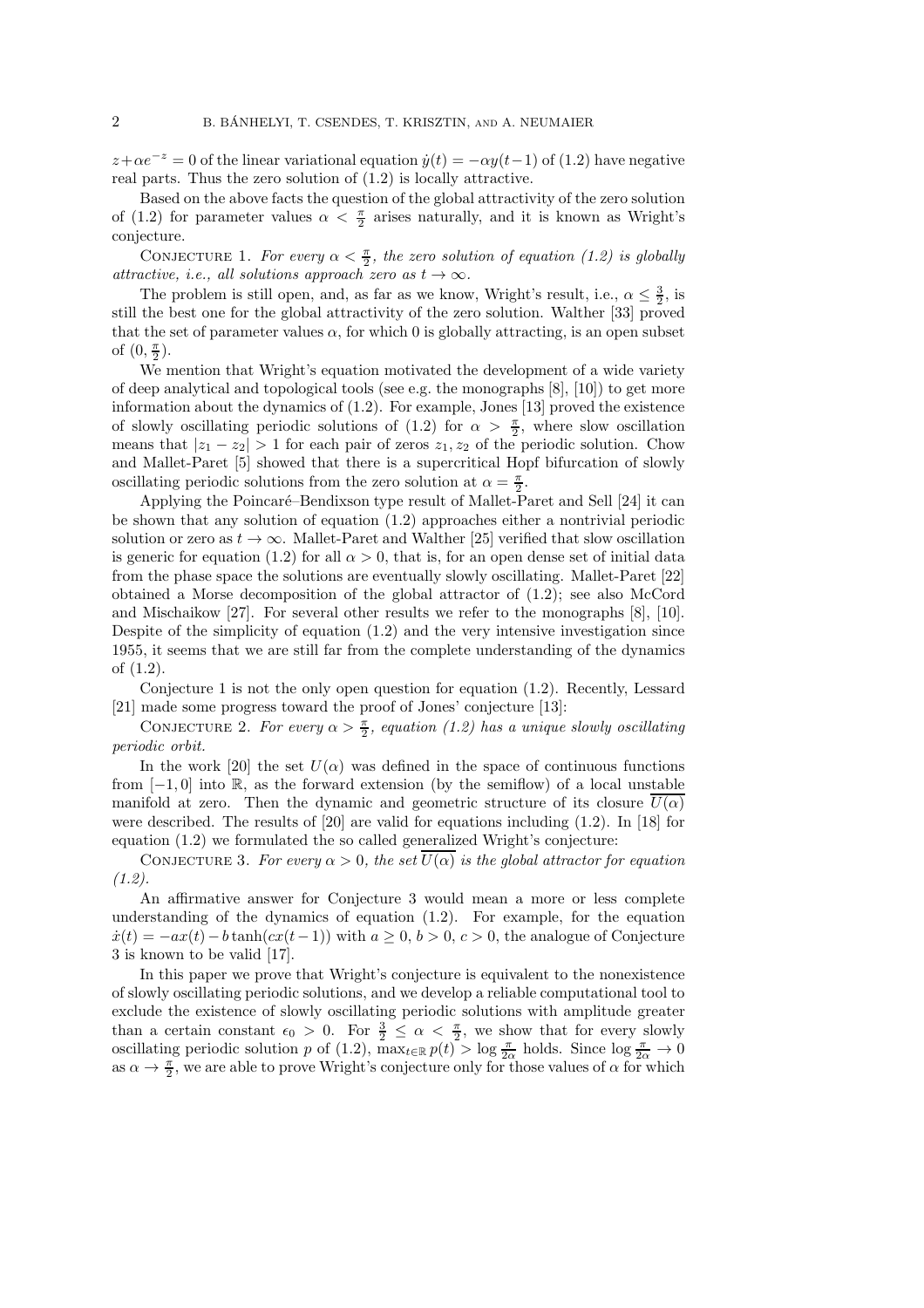$\log \frac{\pi}{2\alpha} > \epsilon_0$ . These results combined verify Wright's conjecture for  $\alpha \in [1.5, 1.5706]$ , i.e., give

THEOREM 1.1. If  $\alpha \in [1.5, 1.5706]$ , then the zero solution of equation (1.2) is globally attractive.

We have also completed a computational proof of the following assertion. Although it is not used in the present paper, it can be applied in further investigations on the Wright conjecture, once the existence of slowly oscillating periodic solutions of (1.2) with amplitude below 0.04 can be excluded.

THEOREM 1.2. If  $\alpha \in [1.5, \pi/2]$  and  $p^{\alpha} : \mathbb{R} \to \mathbb{R}$  is a slowly oscillating periodic solution of (1.2), then  $\max_{t \in \mathbb{R}} |p^{\alpha}(t)| < 0.04$  holds.

Applying center manifold theory and local Hopf bifurcation techniques it is possible to find an  $\epsilon_* > 0$  independently of  $\alpha$  such that, for any  $\alpha \in [1.5, \pi/2]$  and any slowly oscillating periodic solution  $p^{\alpha}: \mathbb{R} \to \mathbb{R}$  of (1.2), the inequality  $\max_{t \in \mathbb{R}} |p^{\alpha}(t)| > \epsilon_*$ holds [19]. However,  $\epsilon_*$  is much smaller than the constant 0.04 obtained in Theorem 1.2, and thus the proof is still not complete for Conjecture 1.

The paper is organized as follows. Sections 2, 3 and 4 contain the analytical part of the proof of Theorem 1.1. Preliminary results are collected in Section 2. It is shown in Section 3 that the global attractivity of the zero solution of  $(1.2)$  is equivalent to the nonexistence of slowly oscillating periodic solutions. An explicit lower bound is constructed in Section 4 for the amplitudes of the possible slowly oscillating periodic solutions in the case  $\alpha < \pi/2$ . The rigorous numerical computations are contained in Sections 5, 6 and 7. Section 5 describes the construction of some bounding functions for slowly oscillating periodic solutions. In Section 6 we define the pseudocode of the applied algorithms that were used for the computational proof. Finally, Section 7 provides the implementation details that are so critical for verified numerical procedures, and we discuss the computational results.

Some new ideas of the present paper made it possible to improve Wright's famous 3/2-result. First of all, the problem can be reduced to the nonexistence of slowly oscillating periodic solutions. The proof of this fact is based on a Poincaré–Bendixson type technique due to Mallet-Paret and Sell [24], and on a geometric idea of Walther [33] to estimate the amplitudes of slowly oscillating periodic solutions (see Sections 3, 4). The verified numerical calculations, to exclude slowly oscillating periodic solutions, apply interval arithmetic [1, 31]. Motivated by the original proof of Wright, a sequence of bounding functions, i.e., lower and upper bounds for the possible slowly oscillating periodic solutions, are constructed in an iterated way. Nonexistence of slowly oscillating periodic solutions with given maximum  $M$  and minimum  $-m$ , provided that  $M$  and  $m$  are away from zero, is verified if, for example, the maximum of the upper bound of an upper bounding function is less than  $M$ . In order to see why this technique can give an improvement compared to Wright's result we recall the idea of Wright's proof. Based on the result of Section 3, it is sufficient to show the nonexistence of slowly oscillating periodic solutions. Wright did not use this fact. We formulate Wright's technique to exclude the existence of slowly oscillating periodic solutions. Assume that  $y$  is a slowly oscillating periodic solution of equation (1.2) with maximal value M and with minimal value  $-m$ , where  $m > 0$ ,  $M > 0$ . Let z be a time with  $y(z) = 0$ . Then, by the fact [24] that for periodic solutions of (1.2) there is a unique zero of  $y'$  between two consecutive zeros of  $y$ , and three consecutive zeros of y determine the minimal period,  $z + 1$  must be a minimum or a maximum point of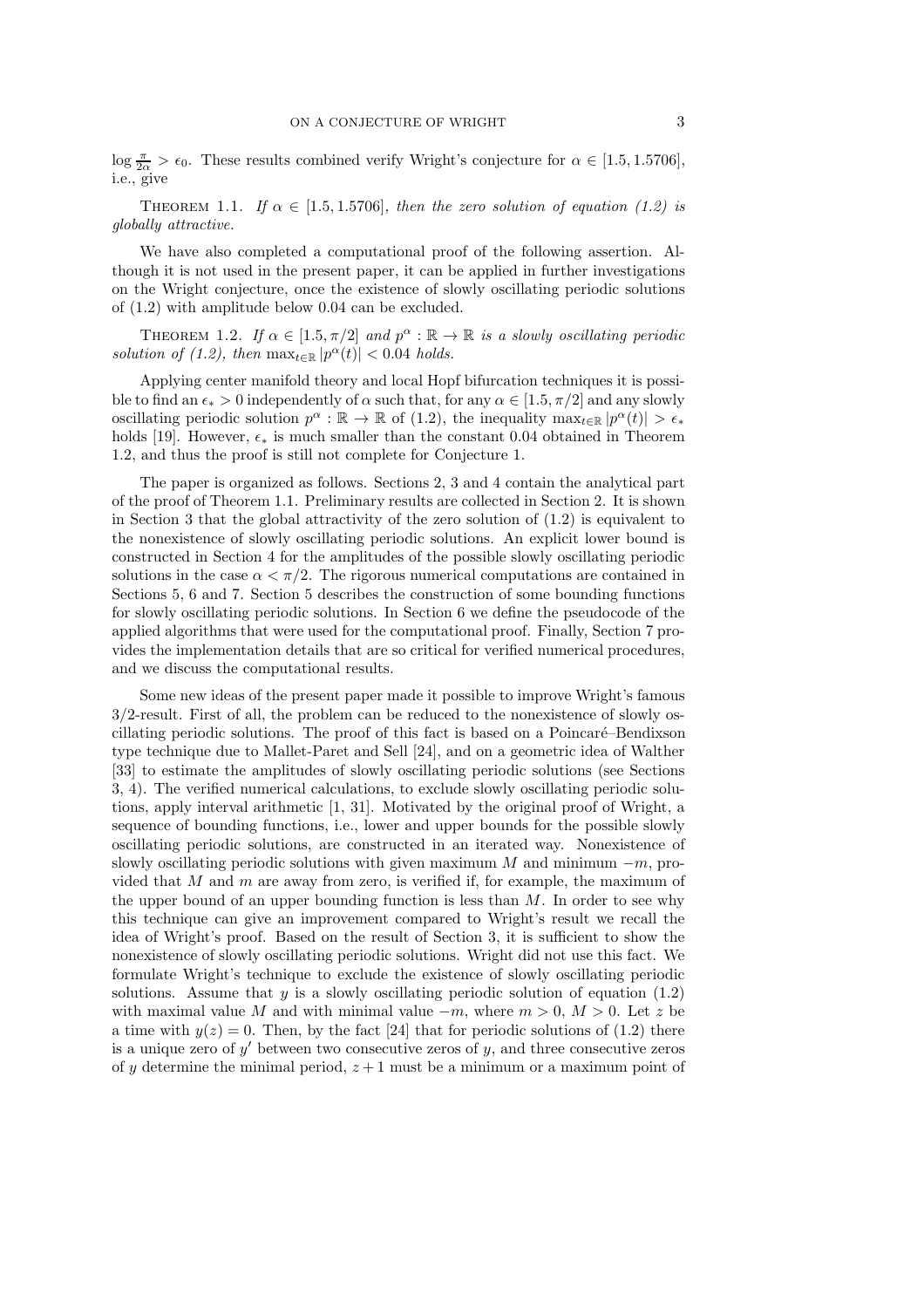

FIG. 1.1. The simplest bounding function values compared to M for  $\alpha = 1.0$  (left) and  $\alpha = 1.1$ (right).



FIG. 1.2. Regions where the solutions can be before  $z$  by using inequality  $(1.3)$ .

## y. Consider first the case  $y(z + 1) = M$ . Then

$$
M = \int_{z}^{z+1} y'(t) dt = -\alpha \int_{z}^{z+1} \left( e^{y(t-1)} - 1 \right) dt = -\alpha \int_{z-1}^{z} \left( e^{y(t)} - 1 \right) dt
$$
  

$$
\leq -\alpha \int_{z-1}^{z} \left( e^{-m} - 1 \right) dt = \alpha \left( 1 - e^{-m} \right).
$$

In other words, M can be bounded as  $M \le \alpha (1 - e^{-m})$ , and in a similar way  $m \le$  $\alpha(e^M - 1)$ . Now one can derive the inequality  $M \leq \overline{M} := \alpha \left(1 - e^{-\alpha(e^M - 1)}\right)$  which is illustrated in Figure 1.1. For  $\alpha = 1$ , the respective bounding function is below M for positive values of  $M$ , i.e.,  $\overline{M} < M$  holds, which is a contradiction. Therefore, no slowly oscillating periodic solutions can exist. But for  $\alpha > 1$  (illustrated in the figure for  $\alpha = 1.1$ ) the inequality does not imply this statement, since not all positive values of M can be discarded.

The above reasoning was strengthened by Wright utilizing a better estimation of the possible solution up to z. Applying the bounds  $-m \leq y(t) \leq M$ , we obtain

(1.3) 
$$
-\alpha \left( e^{M} - 1 \right) \leq y'(t) \leq -\alpha \left( e^{-m} - 1 \right)
$$

from  $(1.2)$  for all t. The bound  $(1.3)$  for the derivative of y allows us to exclude the existence of slowly oscillating periodic solutions for a wider set of values  $\alpha$ . Figure 1.2 illustrates the regions where the slowly oscillating periodic solutions can be taking into account (1.3).

We skip here the technical details of Wright's paper [36], and just give the conditions obtained via the transformation  $m = \log \frac{1}{1-v}$ ,  $M = \log(1 + u)$  from the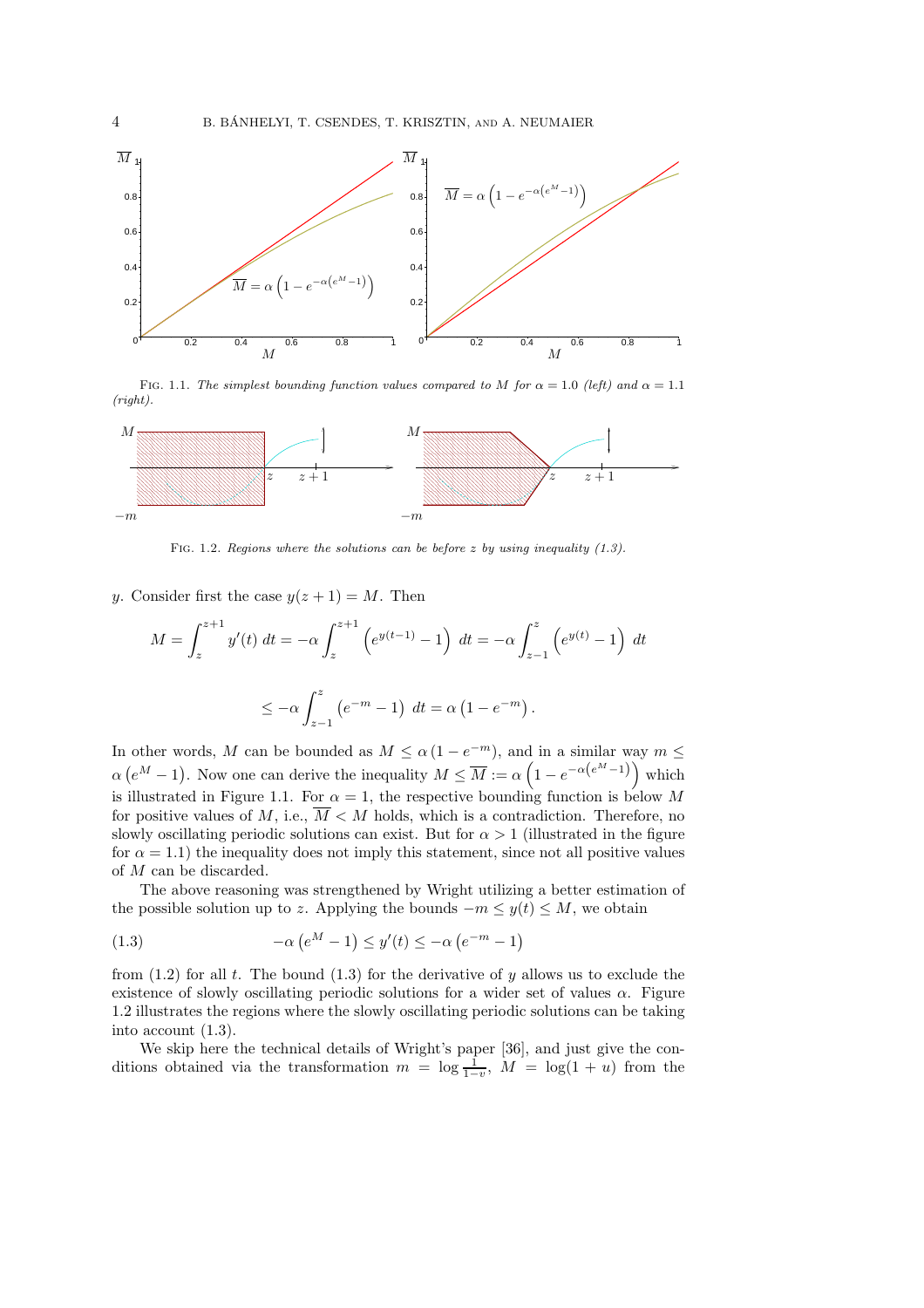inequalities  $(3.10)$ ,  $(3.9)$  and  $(3.11)$  of [36], respectively:

(1.4) 
$$
M \le \alpha \left(1 - e^{-m}\right) + \frac{me^{-m}}{1 - e^{-m}} - 1 \quad \text{if} \quad m \le \alpha \left(1 - e^{-m}\right),
$$

(1.5) 
$$
M \le \alpha - \frac{1 - e^{\alpha(e^{-m} - 1)}}{1 - e^{-m}},
$$

(1.6) 
$$
m \le \alpha (e^M - 1) - M \frac{e^M}{e^M - 1} + 1.
$$

These inequalities imply a new upper bound  $\overline{M}$  for  $M$ , i.e.,  $M \leq \overline{M}$  holds for all  $M > 0$ . Figure 1.3 shows the effects of the improved bounding inequalities. In case  $\alpha = 1.1$  compare the two different bounding functions in Figures 1.1 and 1.3. For the new, sharper bounding function  $\overline{M} < M$  holds for all  $M > 0$ . This is a contradiction, that is, for  $\alpha = 1.1$  there is no slowly oscillating periodic solution. For  $\alpha = 1.5$  one can see that the bounding function implies the nonexistence of slowly oscillating periodic solutions. In fact, Wright [36] proved that (1.4), (1.5), (1.6) imply  $M = m = 0$  in case  $1 \le \alpha \le 1.5$ . For  $\alpha > 1.5$  (illustrated in the figure for  $\alpha = 1.55$ ) and  $\alpha = \pi/2$ , no conclusion can be drawn on the basis of these bounding functions. Our new iterative bounding scheme (see Section 5) extends the above ideas of Wright. However, the obtained bounding inequalities are too complicated to analytically derive sharp bounds. This is the place where interval arithmetic plays a part. The verified numerical calculations applying interval arithmetic guarantee that, for values M and m not too close to zero, a slowly oscillating periodic solution with maximum  $M$  and minimum  $-m$  cannot exist (see Sections 6, 7).

Observe that, for any  $\alpha \leq \pi/2$ , the inequalities  $M \leq \alpha (1 - e^{-m})$  and  $m \leq$  $\alpha (e^M - 1)$  imply

(1.7) 
$$
M < \frac{\pi}{2}
$$
 and  $m < \frac{\pi}{2} \left( e^{\pi/2} - 1 \right) < 6$ .

The paper [3] investigated the problem with traditional verified differential equation solver algorithms, without the bounding schemes presented here. The technique worked only for  $\alpha \in [1.5, 1.5 + 10^{-22}]$  to show that any solution is eventually in [ $-0.075, 0.075$ ]. For larger values of  $\alpha$ , in particular closer to  $\pi/2$ , the required CPU times exploded.

Both the analytical and computational techniques of this paper can be easily modified to more general delay differential equations with monotone negative feedback, e.g., for equations  $\dot{x}(t) = -\mu x(t) + f(x(t-1))$  where  $\mu \geq 0$  and  $f : \mathbb{R} \to \mathbb{R}$  is smooth with  $f(0) = 0$  and  $f' < 0$ .

We remark that for the 2-dimensional Ricker map a technique analogous to that of this paper, i.e, a combination of analytical tools and interval arithmetic, was recently successfully applied in [2] to answer a global attractivity conjecture of S. Levin and R. May from 1976.

2. Preliminary results, notation. The results which we mention below without references are all well known, and can be found e.g. in [8] or [10].

The natural phase space for equation (1.2) is  $C = C([-1,0], \mathbb{R})$  equipped with the supremum norm  $||\cdot||$ . By the method of steps, every  $\phi \in C$  uniquely determines a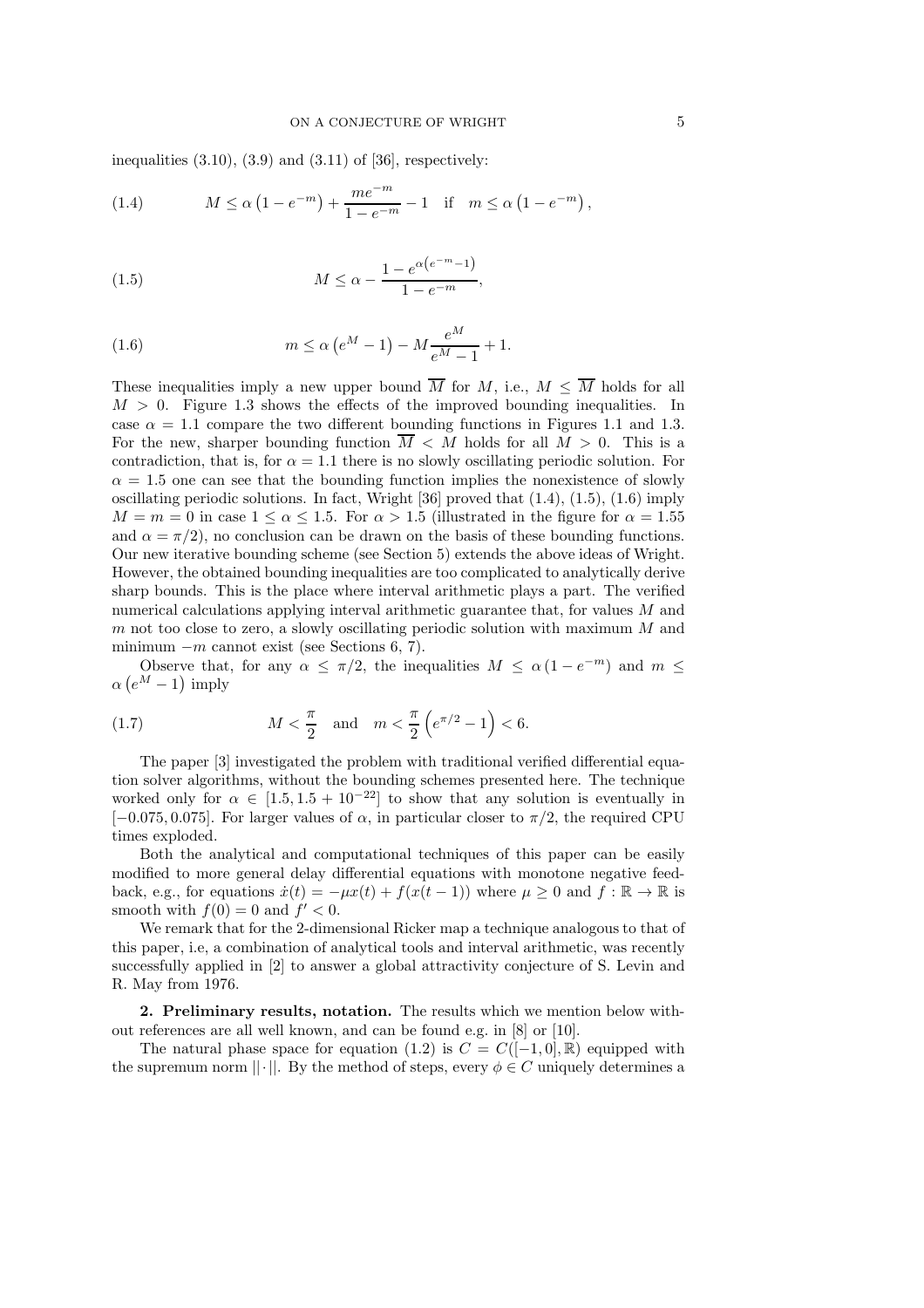

FIG. 1.3. The second bounding function values compared to M for  $\alpha = 1.1$  (top left),  $\alpha = 1.5$ (top right),  $\alpha = 1.55$  (bottom left), and  $\alpha = \pi/2$  (bottom right).

solution  $x = x^{\phi} : [-1, \infty) \to \mathbb{R}$  of (1.2), i.e., a continuous function x so that  $x|_{(0,\infty)}$  is differentiable,  $x|_{[-1,0]} = \phi$ , and x satisfies (1.2) for all  $t > 0$ .  $C^1$  is the Banach space of all  $C^1$ -maps  $\phi: [-1,0] \to \mathbb{R}$ , with norm  $||\phi||_1 = ||\phi|| + ||\dot{\phi}||$ . If  $I \subset \mathbb{R}$  is an interval,  $x: I \to \mathbb{R}$  is a continuous function,  $t \in \mathbb{R}$  so that  $[t-1, t] \subset I$ , then the segment  $x_t \in C$  is defined by  $x_t(s) = x(t+s), -1 \leq s \leq 0.$ 

For every  $\phi \in C$  the unique solution  $x^{\phi} : [-1, \infty) \to \mathbb{R}$  is bounded. The map

$$
F: \mathbb{R}^+ \times C \ni (t, \phi) \mapsto x_t^{\phi} \in C
$$

defines a continuous semiflow. The element 0 of  $C$  is the only stationary point of  $F$ . All maps  $F(t, \cdot): C \to C, t \geq 0$  are injective. It follows that for every  $\phi \in C$  there is at most one solution  $x : \mathbb{R} \to \mathbb{R}$  of (1.2) with  $x_0 = \phi$ . We denote also by  $x^{\phi}$  such a solution on R whenever it exists. For a given  $\phi \in C$ , the  $\omega$ -limit set of  $\phi$  is defined as

$$
\omega(\phi) = \{ \psi \in C : \text{there is a sequence } (t_n)_0^{\infty} \subset [0, \infty) \text{ so that } t_n \to \infty \text{ and } F(t_n, \phi) \to \psi \text{ as } n \to \infty \}.
$$

Each map  $F(t, \cdot), t \geq 0$ , is continuously differentiable. The operators  $D_2F(t, 0)$ ,  $t \geq 0$ , form a strongly continuous semigroup. The spectrum of the generator of the semigroup  $(D_2F(t,0))_{t\geq0}$  consists of the solutions  $\lambda \in \mathbb{C}$  of the characteristic equation

$$
\lambda + \alpha e^{-\lambda} = 0.
$$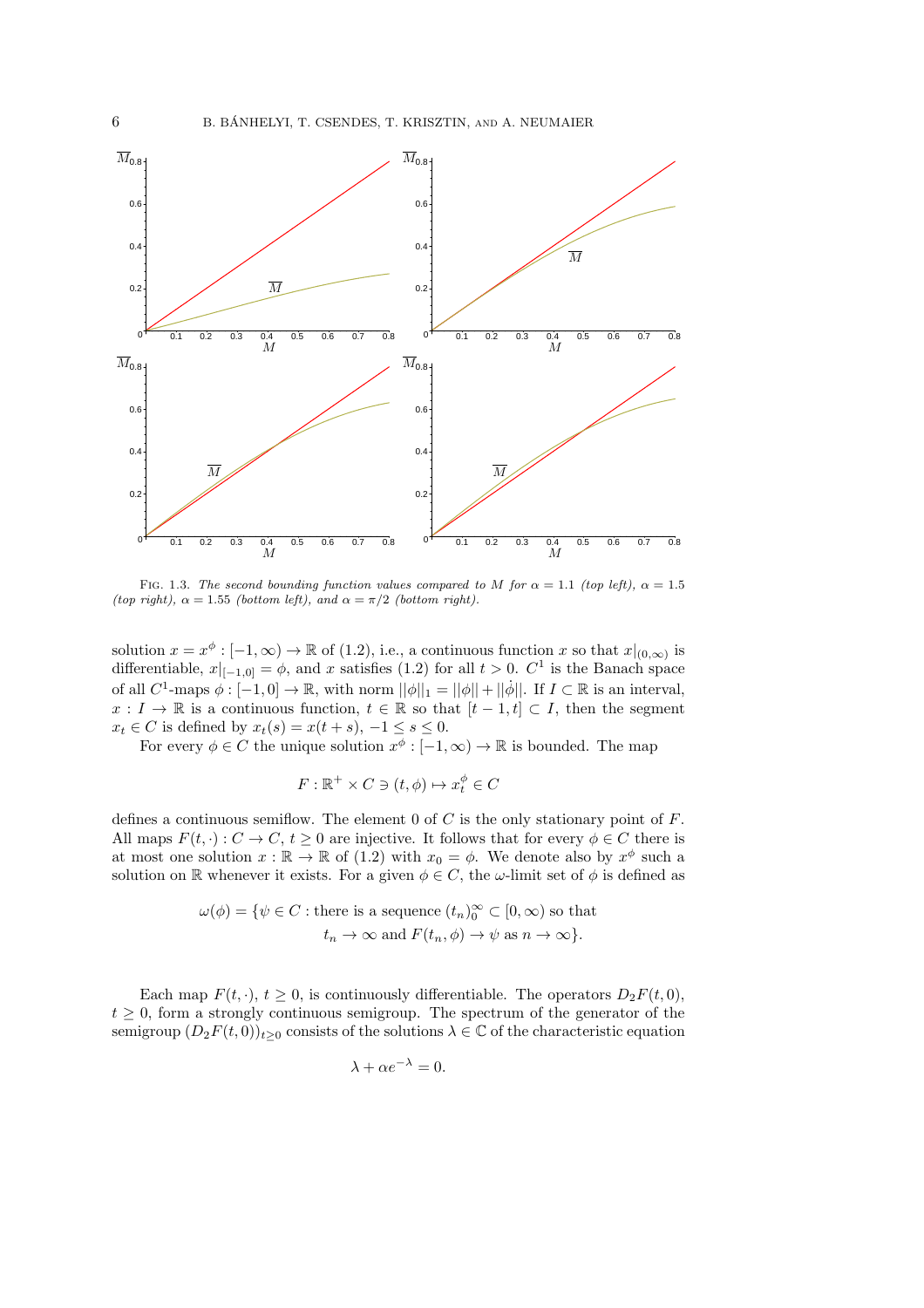In case  $\frac{1}{e} \leq \alpha \leq \frac{\pi}{2}$ , all points in the spectrum form a sequence of complex conjugate pairs  $(\lambda_j, \overline{\lambda_j})_0^{\infty}$  with

$$
0 \ge \text{Re } \lambda_0 > \text{Re } \lambda_1 > \text{Re } \lambda_2 > \dots,
$$
  

$$
0 < \text{Im } \lambda_0 \le \frac{\pi}{2}, \quad 2j\pi < \text{Im } \lambda_j < (2j+1)\pi \text{ for all } j \in \mathbb{N} \setminus \{0\}.
$$

Let P denote the realified generalized eigenspace of the generator associated with the spectral set  $\{\lambda_0, \overline{\lambda_0}\}$ . Let Q denote the realified generalized eigenspace given by the spectral set of all  $\lambda_k, \overline{\lambda_k}$  with  $k \geq 1$ . Then P and Q are positively invariant under  $D_2F(t,0)$  for all  $t \geq 0$ , and  $C = P \oplus Q$ .

We recall the definition and some properties of a discrete Lyapunov functional

$$
V: C \setminus \{0\} \to \mathbb{N} \cup \{\infty\}.
$$

The version which we use was introduced in Mallet-Paret and Sell [23]. The definition is as follows. First, set  $\operatorname{sc}(\phi) = 0$  whenever  $\phi \in C \setminus \{0\}$  is nonnegative or nonpositive, otherwise, for nonzero elements of C, let

$$
\mathrm{sc}(\phi) = \sup \{ k \in \mathbb{N} \setminus \{0\} : \text{ there is a strictly increasing finite sequence } (s^i)_0^k \text{ in } [-1,0] \text{ with } \phi(s^{i-1})\phi(s^i) < 0 \text{ for all } i \in \{1,2,\ldots,k\} \} \leq \infty.
$$

Then define

$$
V(\phi) = \begin{cases} \text{ sc}(\phi) & \text{if } \text{sc}(\phi) \text{ is odd or } \infty, \\ \text{ sc}(\phi) + 1 & \text{if } \text{sc}(\phi) \text{ is even.} \end{cases}
$$

Set

$$
R = \{ \phi \in C^1 : \phi(0) \neq 0 \text{ or } \dot{\phi}(0)\phi(-1) < 0, \\ \phi(-1) \neq 0 \text{ or } \dot{\phi}(-1)\phi(0) > 0, \\ \text{all zeros of } \phi \text{ in } (-1, 0) \text{ are simple} \}.
$$

We list some basic properties of  $V$  [23], [24].

PROPOSITION 2.1.

(i) For every  $\phi \in C \setminus \{0\}$  and for every sequence  $(\phi_n)_0^{\infty}$  in  $C \setminus \{0\}$  with  $\phi_n \to \phi$  as  $n \to \infty$ ,

$$
V(\phi) \le \liminf_{n \to \infty} V(\phi_n).
$$

(ii) For every  $\phi \in R$  and for every sequence  $(\phi_n)_0^{\infty}$  in  $C^1 \setminus \{0\}$  with  $||\phi_n - \phi||_1 \to 0$ as  $n \to \infty$ ,

$$
V(\phi) = \lim_{n \to \infty} V(\phi_n) < \infty.
$$

(iii) Let an interval  $I \subset \mathbb{R}$ , and continuous functions  $b : I \to (-\infty, 0)$  and z:  $I + [-1, 0] \rightarrow \mathbb{R}$  be given so that  $z|_I$  is differentiable with

$$
(2.1) \qquad \qquad \dot{z}(t) = b(t)z(t-1)
$$

for inf  $I \leq t \in I$ , and  $z(t) \neq 0$  for some  $t \in I + [-1, 0]$ . Then the map  $I \ni t \mapsto V(z_t) \in \mathbb{N} \cup \{\infty\}$  is monotone nonincreasing. If  $t \in I, t - 3 \in I$ and  $z(t) = 0 = z(t-1)$ , then  $V(z_t) = \infty$  or  $V(z_{t-3}) > V(z_t)$ . If  $t \in I$  with  $t-4 \in I$  and  $V(z_{t-4}) = V(z_t) < \infty$ , then  $z_t \in R$ .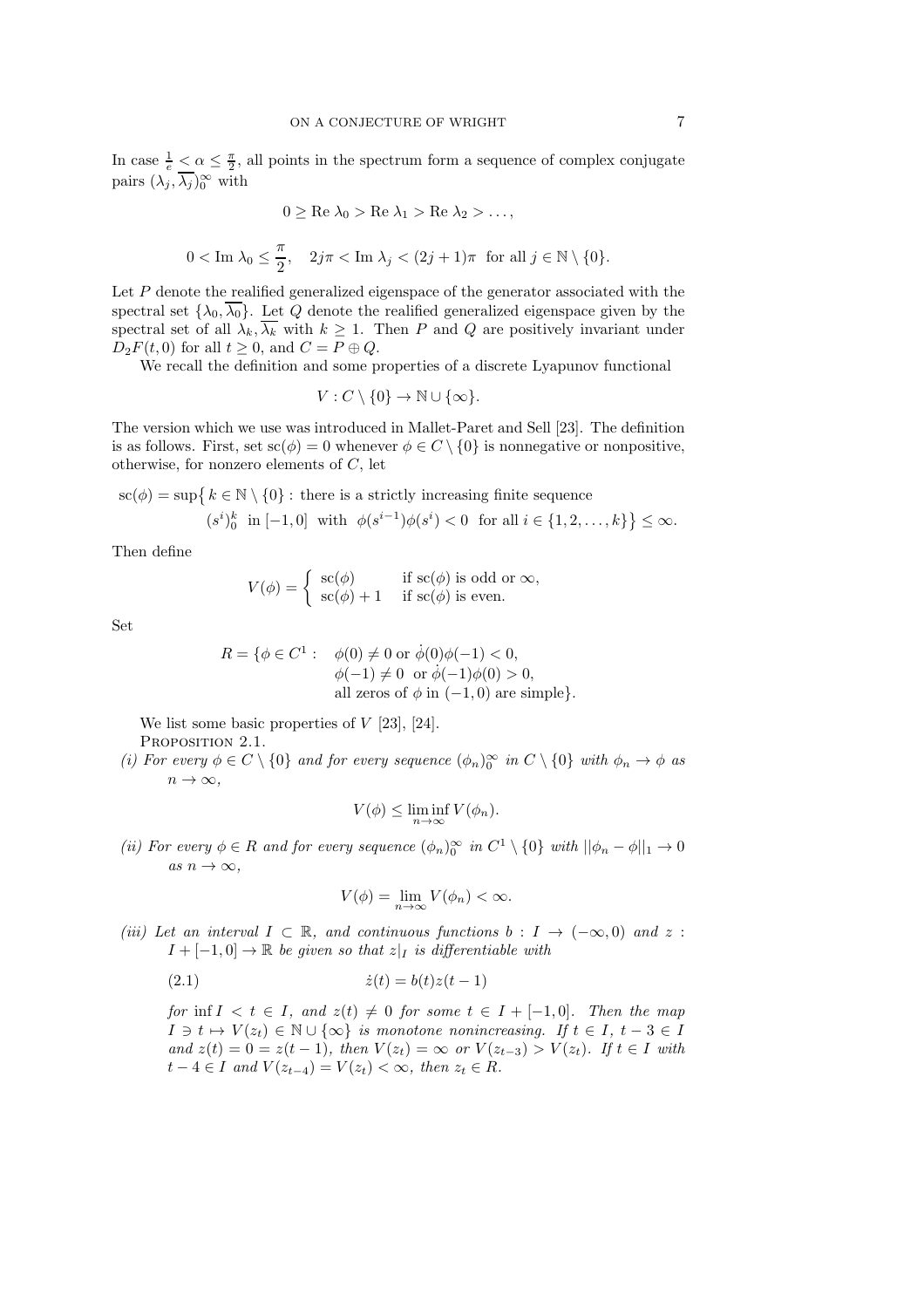(iv) If  $b : \mathbb{R} \to (-\infty, 0)$  is continuous and bounded,  $z : \mathbb{R} \to \mathbb{R}$  is differentiable and bounded, z satisfies (2.1) for all  $t \in \mathbb{R}$ , and  $z(t) \neq 0$  for some  $t \in \mathbb{R}$ , then  $V(z_t) < \infty$  for all  $t \in \mathbb{R}$ .

We remark that solutions of  $(1.2)$ , differences of solutions of  $(1.2)$ , and solutions of the linear variational equation satisfy an equation of the form  $(2.1)$  with a suitable coefficient  $b(t)$ . For example, for solutions x,  $\hat{x}$  of (1.2), the difference  $y = x - \hat{x}$ satisfies (2.1) with

$$
b(t) = \int_0^1 f'_\alpha(sx(t-1) + (1-s)\hat{x}(t-1)) ds.
$$

The following result is a consequence of a more general Poincaré–Bendixson type theorem of Mallet-Paret and Sell [24] applied for equation (1.2). A nontrivial solution  $x : \mathbb{R} \to \mathbb{R}$  and the corresponding orbit  $\{x_t : t \in \mathbb{R}\}\$  are called homoclinic to zero if  $\lim_{|t|\to\infty} x(t) = 0$  and  $\lim_{|t|\to\infty} x_t = 0$ , respectively.

PROPOSITION 2.2. For every  $\phi \in C$ , the w-limit set  $\omega(\phi)$  is either  $0 \in C$  or a periodic orbit, or a set in  $C$  containing  $\theta$  and orbits homoclinic to  $\theta$ .

**3.** Attractivity and periodic solutions. Recall that a solution x of  $(1.2)$  is called slowly oscillating if  $|z_1 - z_2| > 1$  for each pair of zeros of x.

The aim of this section is to reduce Conjecture 1 to the nonexistence of slowly oscillating periodic solutions.

THEOREM 3.1. The zero solution of  $(1.2)$  is globally attracting if and only if  $(1.2)$ has no slowly oscillating periodic solution.

For the proof of Theorem 3.1 we need the following result.

PROPOSITION 3.2. Suppose  $0 < \alpha \leq \pi/2$ . Then (1.2) has no homoclinic orbit to zero.

*Proof.* If  $\alpha < \pi/2$  then 0 is locally asymptotically stable, and there is no homoclinic orbit to zero.

Suppose  $\alpha = \pi/2$ , and assume that  $x : \mathbb{R} \to \mathbb{R}$  is a nontrivial solution of (1.2) with  $x(t) \to 0$  as  $|t| \to \infty$ .

Let  $\hat{x} : \mathbb{R} \to \mathbb{R}$  be another solution of  $(1.2)$  with  $\hat{x}(t) \to 0$  as  $|t| \to \infty$ , and  $\hat{x} \neq x$ . For example,  $\hat{x} \equiv 0$ , or  $\hat{x}(\cdot) = x(\cdot + \tau)$  for some  $\tau \neq 0$ .

The function  $y = x - \hat{x}$  satisfies

$$
\dot{y}(t) = b(t)y(t-1) \quad (t \in \mathbb{R})
$$

with

$$
b(t) = \int_0^1 f'_{\pi/2}(sx(t-1) + (1-s)\hat{x}(t-1)) ds.
$$

From  $y(t) \to 0$  as  $t \to -\infty$  and  $y \neq 0$  it follows that there is a sequence  $(t_n)_{0}^{\infty}$  such that  $t_n \to -\infty$  as  $n \to \infty$ , and

$$
|y(t_n)| = \sup_{t \le 0} |y(t_n + t)| \quad (n \in \mathbb{N}).
$$

For the functions

$$
y^{n}(t) = \frac{y(t_{n} + t)}{|y(t_{n})|} \quad (t \in \mathbb{R}),
$$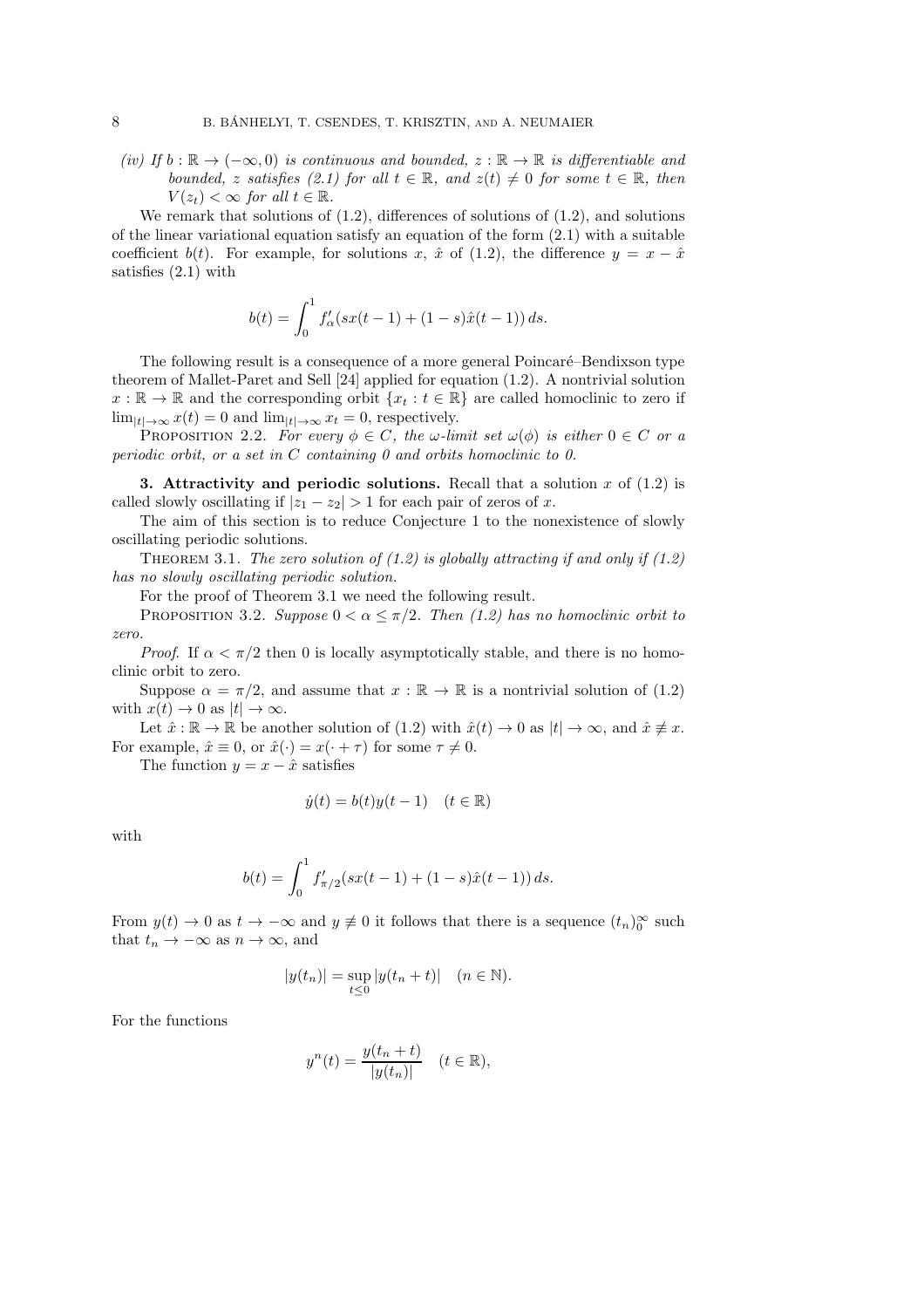we have

(3.1) 
$$
\dot{y}^{n}(t) = b(t_{n} + t)y^{n}(t-1) \quad (t \in \mathbb{R})
$$

and

(3.2) 
$$
1 = |y^n(0)| \ge |y^n(t)| \quad (t \le 0).
$$

Observe that

(3.3) 
$$
b(t_n + t) \to -\frac{\pi}{2} \text{ as } n \to \infty \text{ uniformly in } t \in (-\infty, 0].
$$

By (3.1), (3.2), and (3.3) there is a uniform bound for  $|y^n(t)|$ ,  $n \in \mathbb{N}$ ,  $t \le 0$ . Then the Arzela–Ascoli theorem and the diagonalization process gives a subsequence  $(n_k)$  and a continuous function  $z:(-\infty,0]\to\mathbb{R}$  such that

$$
y^{n_k}(t) \to z(t) \text{ as } k \to \infty
$$

uniformly on compact subsets of  $(-\infty, 0]$ , and

$$
|z(t)| \le |z(0)| = 1 \quad (t \le 0).
$$

Considering (3.1) and (3.3), we find that

$$
\dot{y}^{n_k}(t) \to -\frac{\pi}{2}z(t-1) \text{ as } k \to \infty
$$

uniformly on compact subsets of  $(-\infty, 0]$ . It follows that z is differentiable,

$$
\dot{y}^{n_k}(t) \to \dot{z}(t) \text{ as } k \to \infty
$$

uniformly on compact subsets of  $(-\infty, 0]$ , and

$$
\dot{z}(t) = -\frac{\pi}{2}z(t-1) \quad (t \le 0).
$$

Recall the decomposition  $C = Q \oplus P$ . Let Pr<sub>Q</sub> denote the projection of C onto Q along P. It is well known [10] that there are  $K \geq 1$  and  $\kappa > 0$  so that

$$
||D_2F(t,0)\Pr_Q\phi|| \leq Ke^{-\kappa t}||\Pr_Q\phi||
$$

for all  $t \geq 0$  and  $\phi \in C$ . Then, for  $-\infty < s < t \leq 0$ , we have

$$
Pr_Q z_t = Pr_Q D_2 F(t-s,0) z_s = D_2 F(t-s,0) Pr_Q z_s
$$

and

$$
||\Pr_{Q}z_{t}|| \leq Ke^{-\kappa(t-s)}||\Pr_{Q}z_{s}|| \leq Ke^{-\kappa(t-s)}||\Pr_{Q}||.
$$

Letting  $s \to -\infty$ , Pr<sub>Q</sub>z<sub>t</sub> = 0 follows. Therefore,  $z_t \in P \setminus \{0\}$  for all  $t \leq 0$ . The subspace P contains segments of  $a \cos \frac{\pi}{2} t + b \sin \frac{\pi}{2} t$ ,  $a, b \in \mathbb{R}$ . Consequently,  $V(\phi) = 1$ for all  $\phi \in P \setminus \{0\}$ , and  $V(z_t) = 1$  for all  $t \leq 0$ . Proposition 2.1 (iii) gives  $z_0 \in R$ . As  $||y_0^{n_k} - z_0||_1 \to 0$ , Proposition 2.1 (ii) implies  $V(y_0^{n_k}) = 1$  for all sufficiently large k. The definition of y and the monotone property of  $V$  in Proposition 2.1 (iii) combined yield

$$
V(y_t) = 1 \quad \text{for all } t \in \mathbb{R}.
$$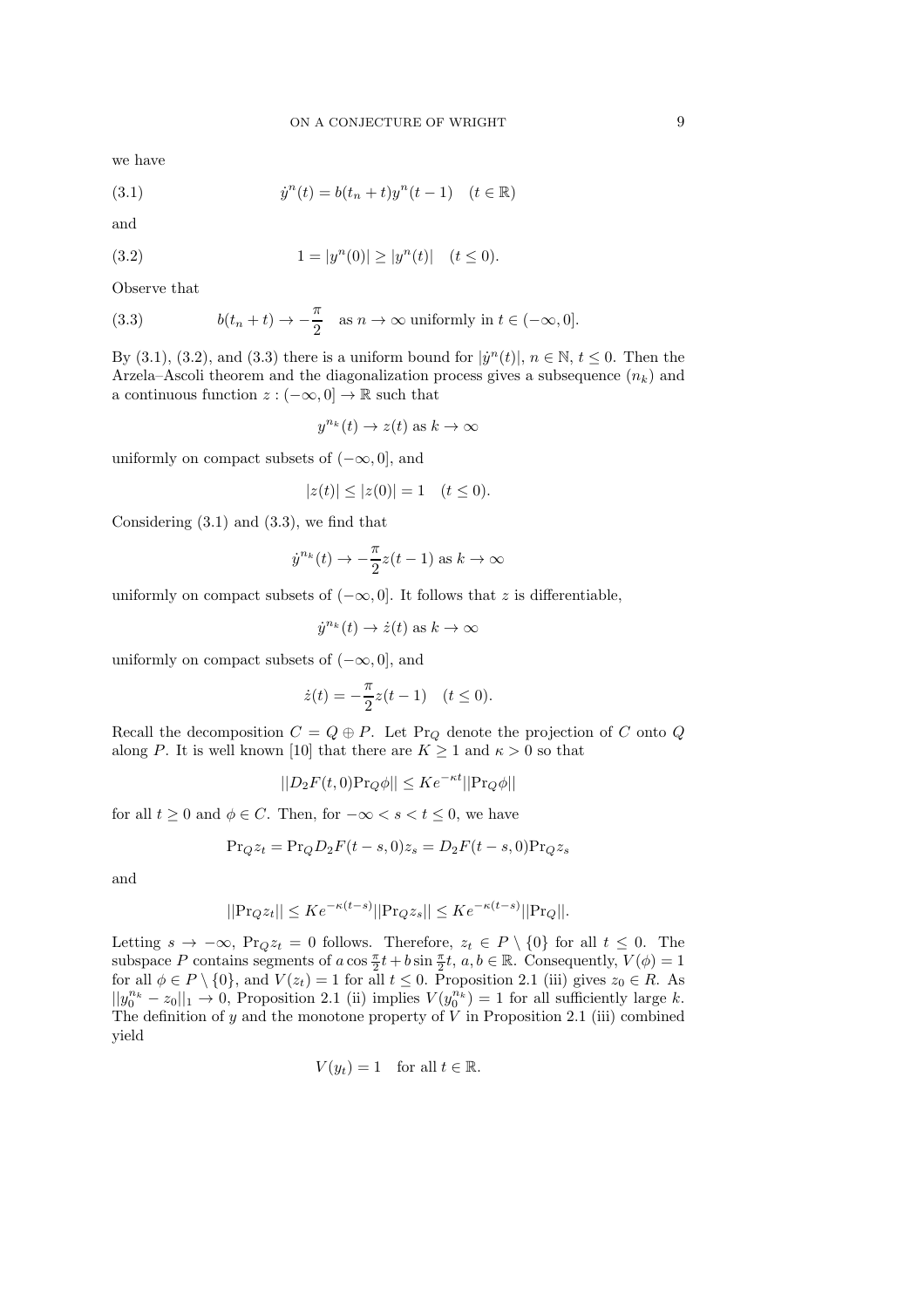Hence, by Proposition 2.1 (iii) again,

(3.4) 
$$
(y(t), y(t-1)) \neq (0,0)
$$
 for all  $t \in \mathbb{R}$ .

Applying (3.4) with  $\hat{x}(t) = x(t + \tau)$ ,  $t \in \mathbb{R}$ , for all  $\tau \neq 0$ , it follows that the curve

$$
\gamma : \mathbb{R} \ni t \mapsto (x(t), x(t-1)) \in \mathbb{R}^2
$$

is injective.

If (3.4) is used with  $\hat{x} \equiv 0$  then  $(x(t), x(t-1)) \neq (0, 0), t \in \mathbb{R}$ , is obtained. Then by (1.2) all zeros of x are simple. In addition,  $\gamma$  transversally intersects the half line  $v_+ = \{(0, v) : v > 0\}$ . Indeed, if  $\gamma(t) \in v_+$  for some  $t \in \mathbb{R}$ , then  $x(t) = 0$ ,  $x(t-1) > 0$ , and  $\dot{x}(t) < 0$ .

The homoclinic solution  $x$  has arbitrarily large negative zeros. Otherwise, there is  $T \in \mathbb{R}$  so that either  $x(t) > 0$  and  $\dot{x}(t) < 0$  for all  $t < T$ , or  $x(t) < 0$  and  $\dot{x}(t) > 0$ for all  $t < T$ . Both cases contradict lim<sub> $t \to -\infty$ </sub>  $x(t) = 0$ .

Let  $t_1, t_2, t_3$  be consecutive zeros of x with  $\dot{x}(t_1) < 0, \dot{x}(t_2) > 0, \dot{x}(t_3) < 0$ . Set

$$
L = \{(1 - s)\gamma(t_1) + s\gamma(t_3) : 0 < s < 1\}
$$

and

$$
\Gamma = \{ \gamma(t) : t_1 \le t \le t_3 \} \cup L.
$$

Then  $\Gamma$  is a simple closed curve. By the Jordan curve theorem,  $\mathbb{R}^2 \setminus \Gamma$  has two disjoint, open and connected components. The bounded component is the interior  $int(\Gamma)$  of Γ, and the unbounded component is the exterior  $ext(\Gamma)$  of Γ. Clearly,  $(0, 0) \in int(\Gamma)$ .  $\gamma(t_1) \neq \gamma(t_3)$  because of the injectivity of  $\gamma$ . Suppose  $\gamma(t_3) < \gamma(t_1)$  in the natural ordering of  $v_{+}$ .

The transversal intersection of  $\gamma$  and  $v_+$  implies that  $\gamma$  can cross L only from outside of Γ to inside of Γ, that is, if  $\gamma(t) \in L$  for some  $t \in \mathbb{R}$ , then

$$
\gamma(t - s) \in \text{ext}(\Gamma), \quad \gamma(t + s) \in \text{int}(\Gamma)
$$

for all sufficiently small  $s > 0$ .

Observe  $\gamma(t_1-s) \in \text{ext}(\Gamma)$  for all small  $s > 0$ . Combining this fact, the injectivity of  $\gamma$ , the Jordan curve theorem and the fact that through L the curve  $\gamma$  can only enter into int $(\Gamma)$ , we conclude

$$
\gamma(t) \in \text{ext}(\Gamma) \quad \text{for all } t < t_1.
$$

This contradicts  $\lim_{t\to-\infty} \gamma(t) = (0,0).$ 

The case  $\gamma(t_3) > \gamma(t_1)$  analogously leads to a contradiction. This completes the proof of Proposition 3.2.  $\square$ 

*Proof.* [of Theorem 3.1] 1. It is obvious that if  $(1.2)$  has a slowly oscillating periodic solution then not all solutions approach zero as  $t \to \infty$ .

2. Suppose that (1.2) has no slowly oscillating periodic solution. Our aim is to show  $\lim_{t\to\infty} x(t) = 0$  for all solutions of (1.2).

It is known [13] that for  $\alpha > \pi/2$  equation (1.2) has a slowly oscillating periodic solution. Therefore, in the remaining part of the proof we may assume  $\alpha \leq \pi/2$ .

By Proposition 3.2, (1.2) cannot have an orbit which is homoclinic to zero. Using this fact, Proposition 2.2 implies that for any  $\phi \in C$  the  $\omega$ -limit set  $\omega(\phi)$  is either  $0 \in C$  or a periodic orbit.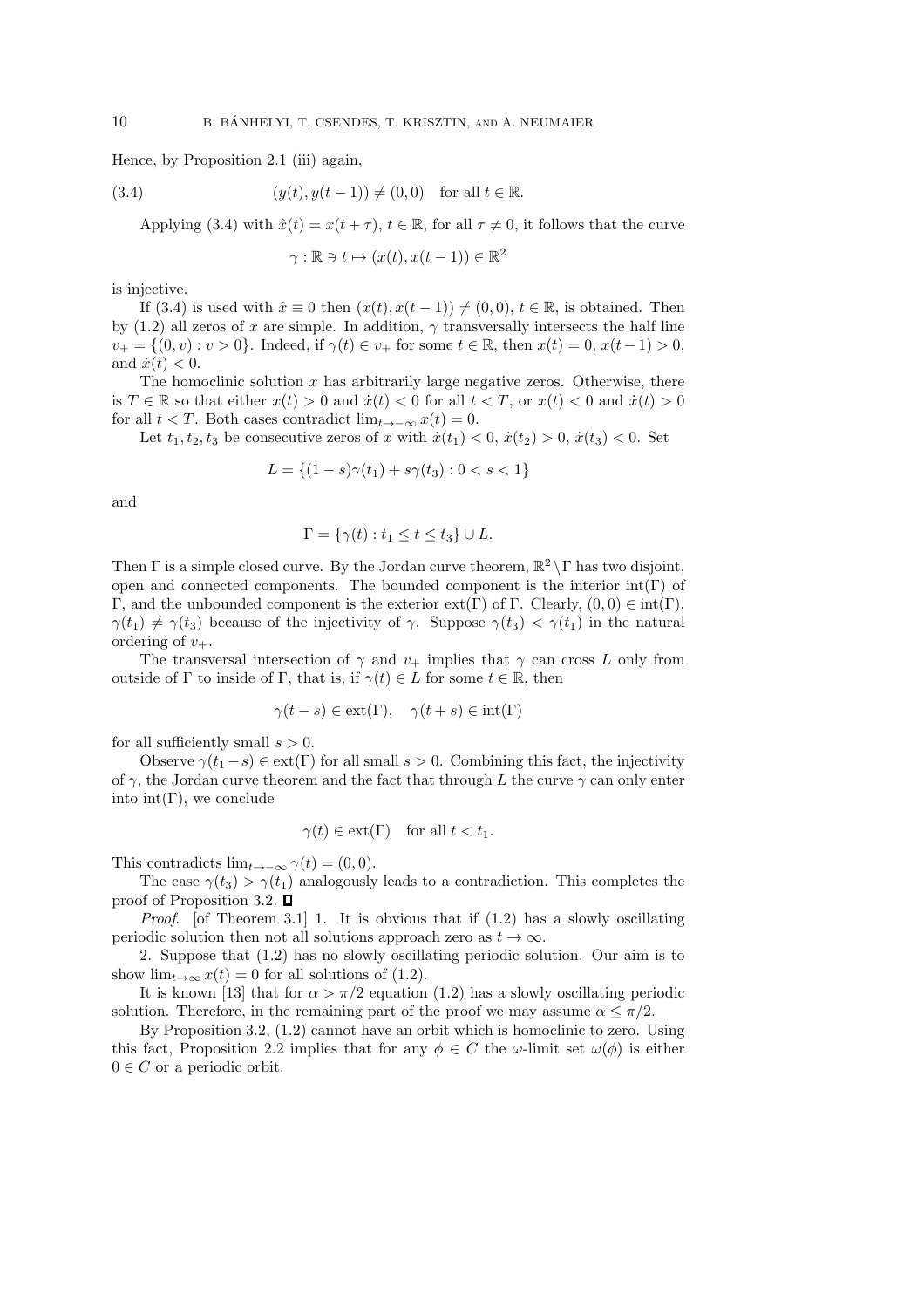In order to complete the proof it suffices to show that (1.2) cannot have nontrivial periodic solutions.

2.1. Let  $\psi \in C$  be given by  $\psi(\theta) = \alpha, \theta \in [-1, 0]$ . Consider the solution  $x = x^{\psi}$  of (1.2). We claim that  $x^{\psi}(t) \to 0$  as  $t \to \infty$ . Assume the contrary. Then  $\omega(\psi) = \{q_t : t \in \mathbb{R}\}\$ for some nontrivial periodic solution q which cannot be slowly oscillating by our assumption. Clearly,  $V(\psi) = 1$ . The monotone property of V implies  $V(x_t^{\psi}) = 1, t \ge 0$ . There are  $\eta \in \omega(\psi)$  and a sequence  $(t_n)$  with  $t_n \to \infty$  such that  $x_{t_n}^{\psi} \to \eta$  as  $n \to \infty$ . Proposition 2.1 (i) implies

$$
\liminf_{n \to \infty} V(x_{t_n}^{\psi}) \ge V(\eta).
$$

Therefore,  $V(\eta) = 1$ . The periodicity of q and results of Proposition 2.1 combined yield  $V(q_t) = 1$ ,  $q_t \in R$  for all  $t \in \mathbb{R}$ . It follows that q is a slowly oscillating periodic solution, a contradiction. Consequently,  $x^{\psi}(t) \to 0$  as  $t \to \infty$ .

2.2. Let  $p : \mathbb{R} \to \mathbb{R}$  be a nontrivial periodic solution of (1.2). Set  $M = \max_{t \in \mathbb{R}} p(t)$ . Choose  $t_0$  with  $p(t_0) = M$ . Then  $\dot{p}(t_0) = 0$ , and by (1.2),  $p(t_0 - 1) = 0$ . Therefore

$$
M = p(t_0) - p(t_0 - 1) = \int_{t_0 - 1}^{t_0} \dot{p}(t) dt = \int_{t_0 - 2}^{t_0 - 1} f_\alpha(p(t)) dt < \alpha.
$$

By the definition of  $\psi$  in 2.1 and  $M < \alpha$ ,  $V(x_0^{\psi} - p_0) = 1$  follows. The monotone property of V gives  $V(x_t^{\psi} - p_t) = 1$  for all  $t \ge 0$ . If  $T > 0$  is the minimal period of p, then by part 2.1

$$
x_{nT}^{\psi} - p_{nT} \to -p_0 \quad \text{as } n \to \infty,
$$

and Proposition 2.1 (i) implies

$$
1 = \liminf_{n \to \infty} V(x_{nT}^{\psi} - p_{nT}) \ge V(-p_0) = V(p_0).
$$

From  $V(p_0) = 1$ , from the periodicity of p, and from the monotone property of V,  $V(p_t) = 1$  follows for all  $t \in \mathbb{R}$ . Consequently, p is a slowly oscillating periodic solution, and it is a contradiction. This completes the proof.  $\square$ 

4. Nonexistence of small slowly oscillating periodic solutions. We prove a slightly more general result which was motivated by a paper of Walther [34].

THEOREM 4.1. Suppose  $a > 0$ ,  $b > 0$ ,  $g \in C^{1}((-a, b), \mathbb{R})$  with  $g(0) = 0$  and

(4.1) 
$$
0 < g'(\xi) < \frac{\pi}{2}
$$
 for all  $\xi \in (-a, b) \setminus \{0\}.$ 

Then equation

(4.2) 
$$
\dot{x}(t) = -g(x(t-1))
$$

has no slowly oscillating periodic solution x with  $x(\mathbb{R}) \subset (-a, b)$ .

*Proof.* Assume that x is a slowly oscillating periodic solution of  $(4.2)$  with  $x(\mathbb{R}) \subset$  $(-a, b)$ . It is well known (see e.g. the paper of Mallet-Paret and Sell [24]) that the minimal period  $T > 0$  of x is given by 3 consecutive zeros of x, and thus  $T > 2$ . Moreover, if  $t_0 \in \mathbb{R}$  with  $x(t_0) = \min_{t \in \mathbb{R}} x(t)$ , then there exists a unique  $t_1 \in (t_0, t_0+T)$ with  $x(t_1) = \max_{t \in \mathbb{R}} x(t)$ , and  $\dot{x}(t) > 0$  for all  $t \in (t_0, t_1)$ ,  $\dot{x}(t) < 0$  for all  $t \in$  $(t_1, t_0 + T)$ . It follows that  $(x(t), \dot{x}(t)) \neq (0, 0)$  for all  $t \in \mathbb{R}$ .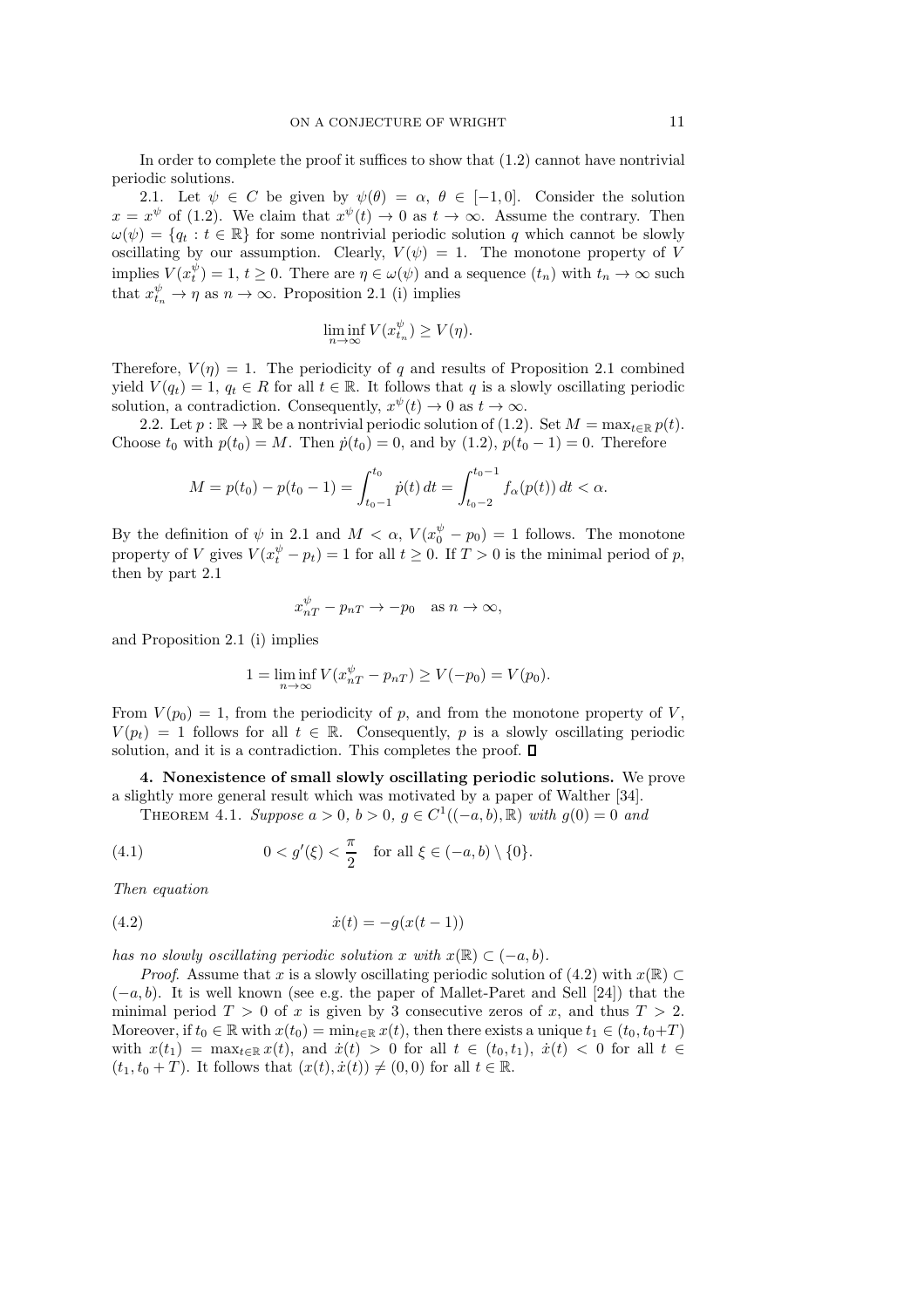The function  $\mathbb{R} \ni t \mapsto k \sin \frac{\pi}{2}(t + t_*) \in \mathbb{R}$  is a solution of

(4.3) 
$$
\dot{z}(t) = -\frac{\pi}{2}z(t-1)
$$

for any  $k \in \mathbb{R}$  and  $t_* \in \mathbb{R}$ .

Define the simple closed curves

$$
X : [0, T] \ni t \mapsto (x(t), \dot{x}(t)) \in \mathbb{R}^2,
$$

and

$$
Y_l^{\tau} : [0, 4] \ni t \mapsto l\left(\sin\frac{\pi}{2}(t+\tau), \frac{\pi}{2}\cos\frac{\pi}{2}(t+\tau)\right) \in \mathbb{R}^2
$$

for  $l > 0$ ,  $\tau \in \mathbb{R}$ . Let  $|X|$ ,  $|Y_l^{\tau}|$  denote the images of X,  $Y_l^{\tau}$ , respectively, and  $\text{int}(Y_l^{\tau})$ ,  $ext(Y_l^{\tau})$  the interior, exterior of  $Y_l^{\tau}$ , respectively. Clearly,  $|Y_l^{\tau}| = \{(u, v) \in \mathbb{R}^2 :$  $u^2 + \left(\frac{2}{\pi}\right)^2 v^2 = l^2$  is an ellipse, and it is independent of  $\tau$ .

Fix  $\tau \in \mathbb{R}$ . There exists a  $k > 0$  so that

$$
|X|\subset \operatorname{int}(Y_l^{\tau})\quad \text{for all } l>k
$$

and

$$
|X|\cap |Y_k^\tau|\neq \emptyset.
$$

Set  $z(t) = k \sin \frac{\pi}{2}(t + \tau)$ ,  $t \in \mathbb{R}$ , and  $Z = Y_k^{\tau}$ . Clearly,  $|X| \cap \text{ext}(Z) = \emptyset$ .

By the definition of  $k$  there are  $t_0, t_1$  in  $\mathbb R$  with

(4.4) 
$$
X(t_0) = Z(t_1) \in |X| \cap |Z|.
$$

Replacing  $x(\cdot)$  and  $z(\cdot)$  with  $x(\cdot + t_0)$  and  $z(\cdot + t_1)$ , respectively, we may assume  $t_0 = t_1 = 0$ , that is

$$
(x(0), \dot{x}(0)) = (z(0), \dot{z}(0)).
$$

Obviously,  $(z(0), \dot{z}(0)) \neq (0, 0)$ .

Suppose  $\dot{x}(0) = \dot{z}(0) = 0$ . Then  $x(0) = z(0) = c \neq 0$ . We consider only the case  $c > 0$  as the case  $c < 0$  is analogous. Clearly,  $c = k$ . From equation (4.2), condition (4.1), and  $\dot{x}(0) = 0$ , one finds  $x(-1) = 0$ . The monotone property of x and  $x(0) = c > 0, \dot{x}(0) = 0$  imply

$$
c = x(0) = \max_{t \in \mathbb{R}} x(t), \dot{x}(t) > 0 \text{ for all } t \in [-1, 0).
$$

By  $z(0) = c > 0$  and  $z(0) = 0$ , we have  $z(t) = c \cos \frac{\pi}{2}t, t \in \mathbb{R}$ .

Let  $\tau_x : [0, c] \to [-1, 0]$  and  $\tau_z : [0, c] \to [-1, 0]$  denote the inverses of  $x|_{[-1, 0]}$  and  $|z|_{[-1,0]}$ , respectively. The functions

$$
\phi_x : [0, c] \ni u \mapsto \dot{x}(\tau_x(u)) \in \mathbb{R}, \ \phi_z : [0, c] \ni u \mapsto \dot{z}(\tau_z(u)) \in \mathbb{R}
$$

satisfy  $\phi_x(c) = \phi_z(c) = 0$ , and  $\phi_x(u) > 0$  for all  $u \in [0, c)$ ,  $\phi_z(u) > 0$  for all  $u \in [0, c)$ . The arcs

$$
\Omega_x = \{ X(t) : t \in [-1, 0] \} \text{ and } \Omega_z = \{ Z(t) : t \in [-1, 0] \}
$$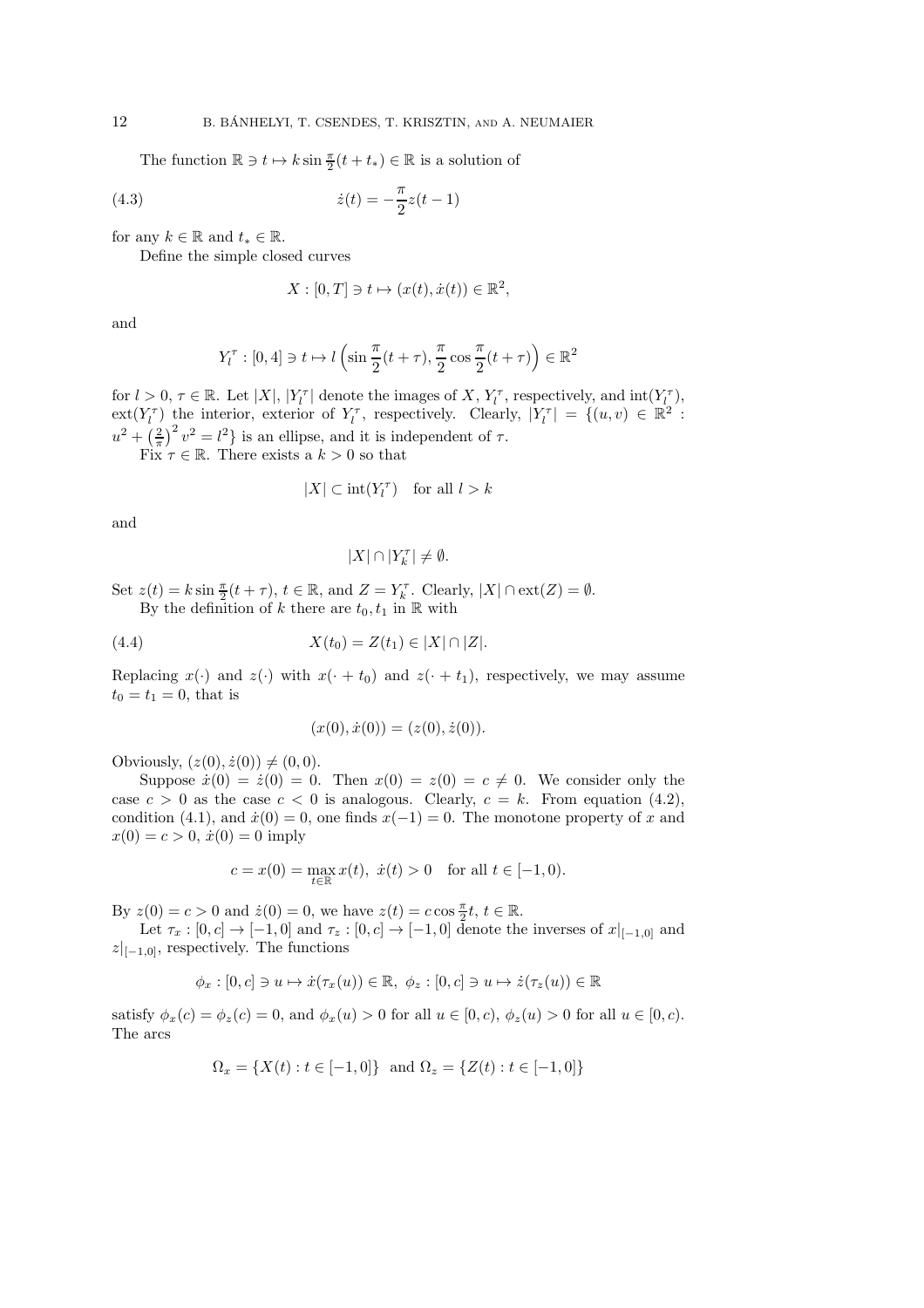coincide with the graphs

$$
\{(u, \phi_x(u)) : u \in [0, c]\} \text{ and } \{(u, \phi_z(u)) : u \in [0, c]\},\
$$

respectively. From the inclusions  $|X| \subset \text{int}(Z) \cup |Z|$  and  $\Omega_x \subset |X| \cap \{(u, v) \in \mathbb{R}^2 :$  $v \geq 0$ ,  $\Omega_z \subset |Z| \cap \{(u, v) \in \mathbb{R}^2 : v \geq 0\}$  it follows that

$$
0 \le \phi_x(u) \le \phi_z(u) \quad \text{for all } u \in [0, c].
$$

From the definition of  $\phi_x$  and  $\phi_z$ , we obtain

$$
\dot{x}(s) = \phi_x(x(s)), \ \dot{z}(s) = \phi_z(z(s)) \quad s \in [-1, 0].
$$

Hence

$$
1 = \lim_{\epsilon \to 0+} (1 - \epsilon) = \lim_{\epsilon \to 0+} \int_{-1}^{-\epsilon} \frac{\dot{x}(s)}{\phi_x(x(s))} ds = \int_0^c \frac{du}{\phi_x(u)}
$$

where the last integral is improper. Similarly,

$$
1 = \int_0^c \frac{du}{\phi_z(u)}.
$$

Then

$$
\int_0^c \frac{du}{\phi_x(u)} = \int_0^c \frac{du}{\phi_z(u)}.
$$

The last equality and  $0 < \phi_x(u) \leq \phi_z(u)$ ,  $0 \leq u < c$ , combined imply

$$
\phi_x(u) = \phi_z(u) \quad \text{for all } u \in [0, c].
$$

As

$$
\frac{d}{du}\tau_x(u) = \frac{1}{\dot{x}(\tau_x(u))} = \frac{1}{\phi_x(u)} = \frac{1}{\phi_z(u)} = \frac{d}{du}\tau_z(u)
$$

for all  $u \in [0, c)$ , and  $\tau_x(0) = -1 = \tau_z(0)$ , we conclude  $\tau_x(u) = \tau_z(u)$  for all  $u \in [0, c]$ , and  $x(t) = z(t)$  for all  $t \in [-1, 0]$ .

As a consequence,  $\dot{x}(-1) = \dot{z}(-1) = \frac{\pi}{2}c$ . From equation (4.2) at  $t = -1$ , the equality  $g(x(-2)) = -\frac{\pi}{2}c$  follows. Hence  $x(-2) \in (-a, 0)$ . By the mean value theorem there is  $\xi \in (x(-2), 0) \subset (-a, 0)$  with  $g'(\xi)x(-2) = g(x(-2)) = -\frac{\pi}{2}c$ . By (4.1),  $x(-2) < -c$  follows, that is,  $X(-2) \in ext(Z)$ , a contradiction. Therefore  $\dot{x}(0) =$  $\dot{z}(0) \neq 0.$ 

Then, for sufficiently small  $\delta > 0$ , x and z have inverses  $t_x$  and  $t_z$  in  $(-\delta, \delta)$ , respectively. Define

$$
\eta_x: x((-\delta,\delta)) \ni u \mapsto \dot{x}(t_x(u)) \in \mathbb{R}, \ \eta_z: z((-\delta,\delta)) \ni u \mapsto \dot{z}(t_z(u)) \in \mathbb{R}.
$$

Then

$$
\eta_x'(u) = \frac{\ddot{x}(t_x(u))}{\dot{x}(t_x(u))}, \quad \eta_z'(u) = \frac{\ddot{z}(t_z(u))}{\dot{z}(t_z(u))}.
$$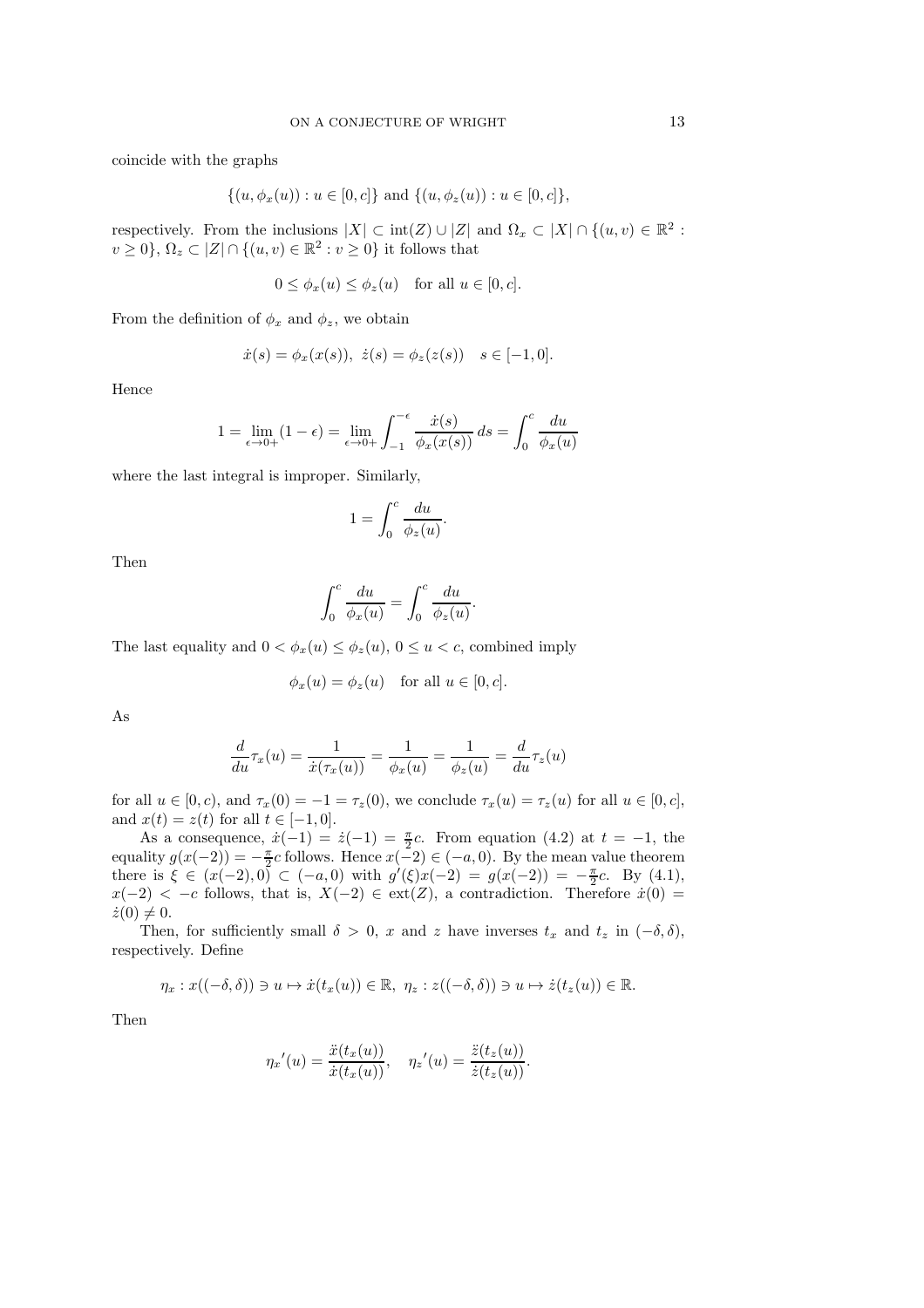In particular at  $u = d = x(0) = z(0)$ ,

$$
\eta_x'(d) = \frac{\ddot{x}(0)}{\dot{x}(0)}, \quad \eta_z'(d) = \frac{\ddot{z}(0)}{\dot{z}(0)}.
$$

The smooth arcs

$$
\{(u,\eta_x(u)):u\in x((-\delta,\delta))\}\subset |X|,\ \{(u,\eta_z(u)):u\in z((-\delta,\delta))\}\subset |Z|
$$

intersect at  $u = d$ . As  $|X| \subset \text{int}(Z) \cup Z$ , it follows that  $\eta_x'(d) = \eta_z'(d)$ . So

$$
\frac{\ddot{x}(0)}{\dot{x}(0)} = \frac{\ddot{z}(0)}{\dot{z}(0)}.
$$

From  $\dot{x}(0) = \dot{z}(0) \neq 0$ ,  $\ddot{x}(0) = \ddot{z}(0)$  follows. Applying these equalities, from equations  $(4.2)$  and  $(4.3)$  one gets

(4.5) 
$$
g(x(-1)) = \frac{\pi}{2}z(-1)
$$

and

(4.6) 
$$
g'(x(-1))\dot{x}(-1) = \frac{\pi}{2}\dot{z}(-1).
$$

We have  $x(-1) \neq 0, z(-1) \neq 0$ , since otherwise  $\dot{x}(0) = 0, \dot{z}(0) = 0$  from equations (4.2), (4.3), respectively.

Consequently, by  $(4.1)$  and  $(4.5)$ ,

(4.7) 
$$
0 < |z(-1)| < |x(-1)|, \quad x(-1)z(-1) > 0.
$$

If  $\dot{x}(-1) = 0$  or  $\dot{z}(-1) = 0$ , then by (4.1) and (4.6) we find  $\dot{x}(-1) = \dot{z}(-1) = 0$ , and (4.7) implies  $X(-1) \in \text{ext}(Z)$ , a contradiction. Thus,  $\dot{x}(-1) \neq 0$ ,  $\dot{z}(-1) \neq 0$ .

Then (4.1) and (4.6) combined yield

(4.8) 
$$
0 < |z(-1)| < |x(-1)|, \quad \dot{x}(-1)\dot{z}(-1) > 0.
$$

It is easy to see that (4.7) and (4.8) lead to the contradiction

$$
X(-1) \in \text{ext}(Z).
$$

This completes the proof.  $\Box$ 

We can apply Theorem 4.1 in the case  $g(\xi) = \alpha (e^{\xi} - 1)$ . If  $0 < \alpha < \frac{\pi}{2}$ , then for  $-\infty < \xi < \log \frac{\pi}{2\alpha}$  we have  $g'(\xi) < \frac{\pi}{2}$ . So, we obtained

COROLLARY 4.2. If  $0 < \alpha < \frac{\pi}{2}$  and  $p^{\alpha} : \mathbb{R} \to \mathbb{R}$  is a slowly oscillating periodic solution of equation (1.2) then

$$
\max_{t \in \mathbb{R}} p^{\alpha}(t) \ge \log \frac{\pi}{2\alpha} > 1 - \frac{2\alpha}{\pi}.
$$

The last inequality in the corollary is a consequence of the elementary inequality  $\log \xi > 1 - \frac{1}{\xi}, \xi > 1.$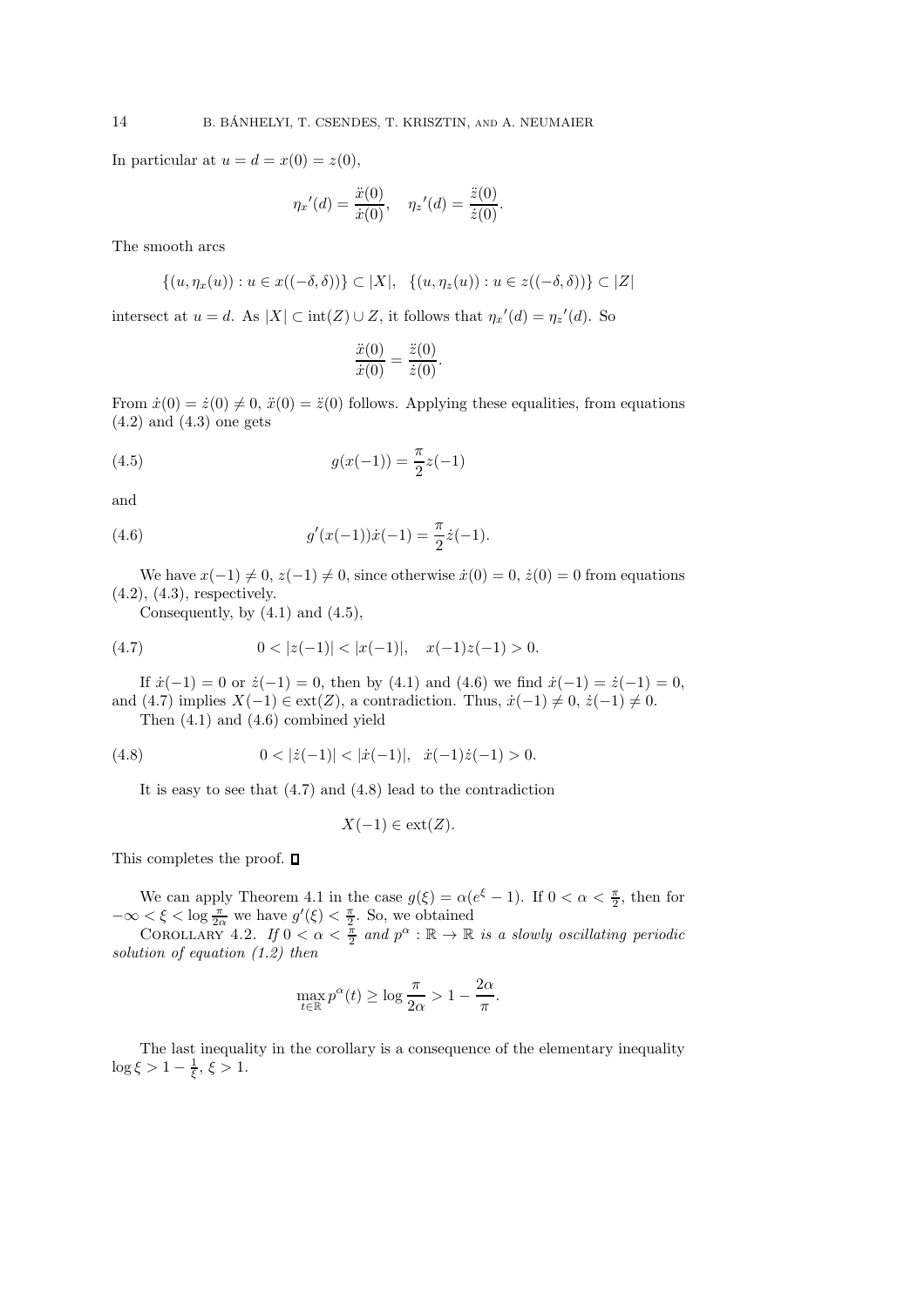

Fig. 5.1. The typical shape of a slowly oscillating periodic solution.

5. Construction of bounding functions. In this section we describe a sequence of bounding functions which can be applied to prove that certain slowly oscillating periodic solutions of equation (1.2) cannot exist. In Sections 6 and 7 technical details of the rigorous numerical part of the proof are given.

Define

 $B = \{\phi : [-1, 0] \to \mathbb{R} \mid \phi \text{ is bounded and integrable}\}.$ 

If I is an interval,  $t \in I$ ,  $t - 1 \in I$ , and  $u : I \to \mathbb{R}$  is a bounded and locally integrable function, then  $u_t \in B$  is defined by  $u_t(s) = u(t+s)$ ,  $-1 \le s \le 0$ . For elements  $\phi, \psi$ in B we write  $\phi \leq \psi$  provided  $\phi(s) \leq \psi(s)$  for all  $s \in [-1, 0]$ .

Suppose that M, m are given positive numbers and  $p : \mathbb{R} \to \mathbb{R}$  is a slowly oscillating periodic solution of (1.2) such that

$$
\max_{t \in \mathbb{R}} p(t) = M, \quad \min_{t \in \mathbb{R}} p(t) = -m.
$$

If we want to emphasize the dependence on  $\alpha$ , M, m then we write  $p(\alpha, M, m)$ . By  $[24]$  without loss of generality we may assume that p has the shape as shown in Figure 5.1. That is, there are reals  $z_1 > 1$  and  $z_2 > z_1 + 1$  such that  $z_2$  is the minimal period of p, and

$$
p(0) = 0, \ p(z_1) = 0, \ p(z_2) = 0, \ p(1) = M, \ p(z_1 + 1) = -m,
$$
  

$$
p'(t) > 0 \text{ for all } t \in [0, 1) \cup (z_1 + 1, z_2],
$$
  

$$
p'(t) < 0 \text{ for all } t \in (1, z_1 + 1).
$$

The elements

$$
y_+^0,\ y_-^0,\ y_+^1,\ y_+^2,\ y_-^2,\ y_-^3
$$

of  $B$  are called bounding functions of the periodic solution  $p$  if

(5.1) 
$$
y_{-}^{0} \leq p_{1} \leq y_{+}^{0}
$$

$$
p_{z_{1}} \leq y_{+}^{1}
$$

$$
y_{-}^{2} \leq p_{z_{1}+1} \leq y_{+}^{2}
$$

$$
y_{-}^{3} \leq p_{z_{2}},
$$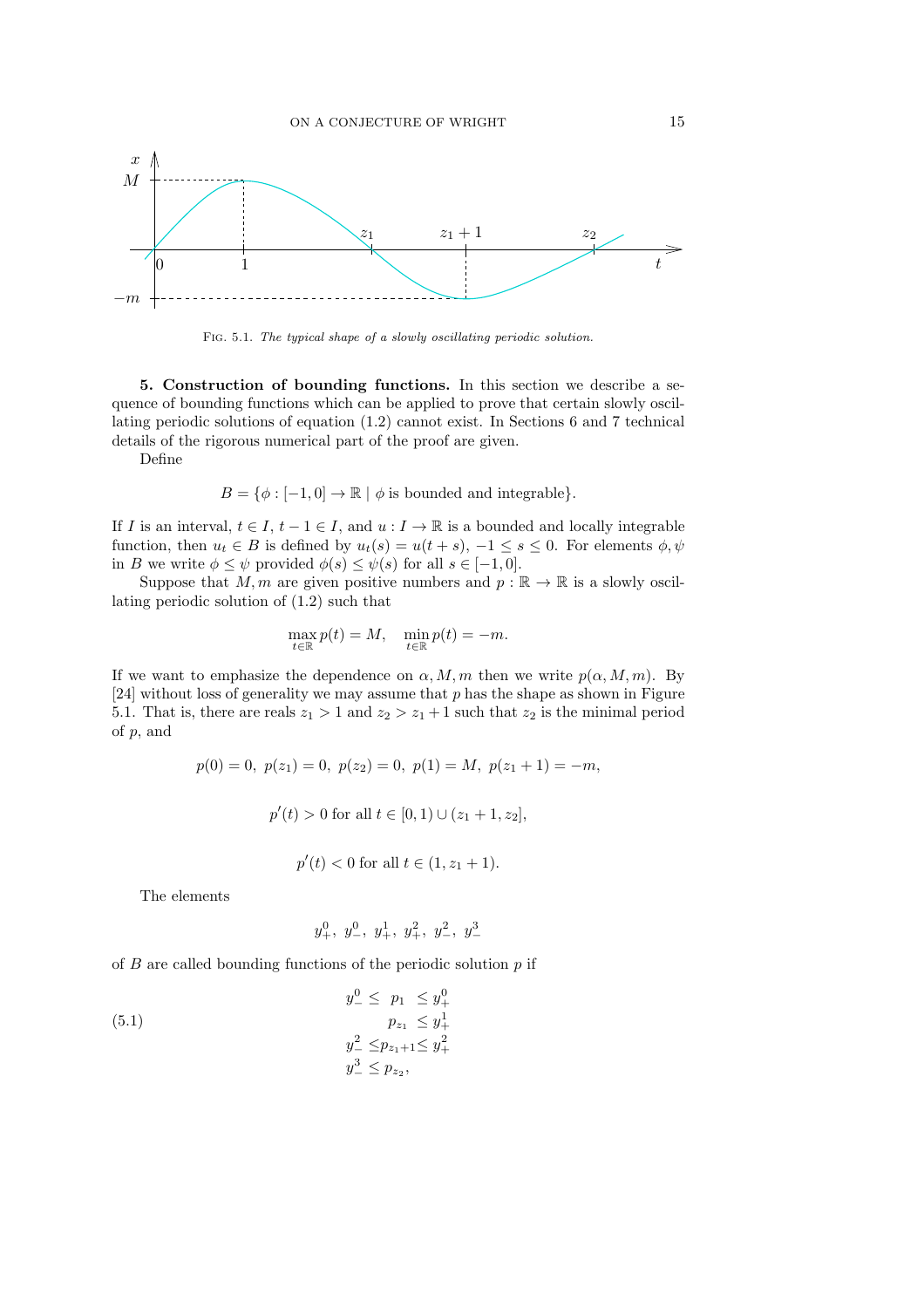

Fig. 5.2. The bounding functions, denoted by dashed lines, are shifted to the part of the period where they bound p.

where  $p_1, p_{z_1}, p_{z_1+1}$ , and  $p_{z_2}$  are the respective shifted parts of the periodic solution p. The roles of these functions are illustrated in Figure 5.2. In Figure 5.2 the bounding functions  $y_+^0$ ,  $y_+^1$ ,  $y_+^2$ ,  $y_-^3$  are shifted to 1,  $z_1$ ,  $z_1$  + 1,  $z_2$ , respectively, to show where they bound the corresponding part of the periodic solution  $p$ .

The idea is that we construct in an iterative way a finite sequence of bounding functions for  $p$ . In each step the bounding functions are improved, i.e., the inequalities (5.1) are sharpened. After each step we check whether

(5.2) 
$$
y_+^0(0) < M
$$
 and  $y_-^2(0) > -m$ 

hold or not. If at least one of inequalities  $(5.2)$  is satisfied, then we stop the iteration process. In this case the conclusion is that there is no slowly oscillating periodic solution  $p(\alpha, M, m)$ . If none of the inequalities in (5.2) holds, then we construct the next element of the sequence of bounding functions.

The iteration process goes as follows. Initially we set

(5.3) 
$$
y_{-}^{0} = y_{+}^{2} = 0
$$

$$
y_{+}^{0} = y_{+}^{1} = M
$$

$$
y_{-}^{2} = y_{-}^{3} = -m.
$$

Suppose that after k steps we obtained the bounding functions  $y^0_\pm$ ,  $y^1_\pm$ ,  $y^2_\pm$ ,  $y^3_\pm$ in B satisfying  $(5.1)$ . We describe how to construct the new bounding functions

$$
\hat{y}^0_\pm,~\hat{y}^1_+ ,~\hat{y}^2_\pm,~\hat{y}^3_-.
$$

For a  $\phi \in C$  with  $\phi(0) = 0$  the unique solution  $x = x^{\phi}$  of equation (1.2) satisfies

$$
x(t) = \int_0^t f_\alpha(x(u-1)) \, du = \int_{-1}^{t-1} f_\alpha(\phi(u)) \, du, \quad 0 \le t \le 1,
$$

or equivalently

$$
x_1(s) = \int_{-1}^s f_\alpha(\phi(u)) \, du, \quad -1 \le s \le 0.
$$

If  $\psi \in B$  and  $\eta \in B$  with  $\psi \leq \phi \leq \eta$ , then the monotone decreasing property of  $f_{\alpha}$ can be used to obtain

(5.4) 
$$
\int_{-1}^{s} f_{\alpha}(\eta(u)) du \leq x_1(s) \leq \int_{-1}^{s} f_{\alpha}(\psi(u)) du, -1 \leq s \leq 0.
$$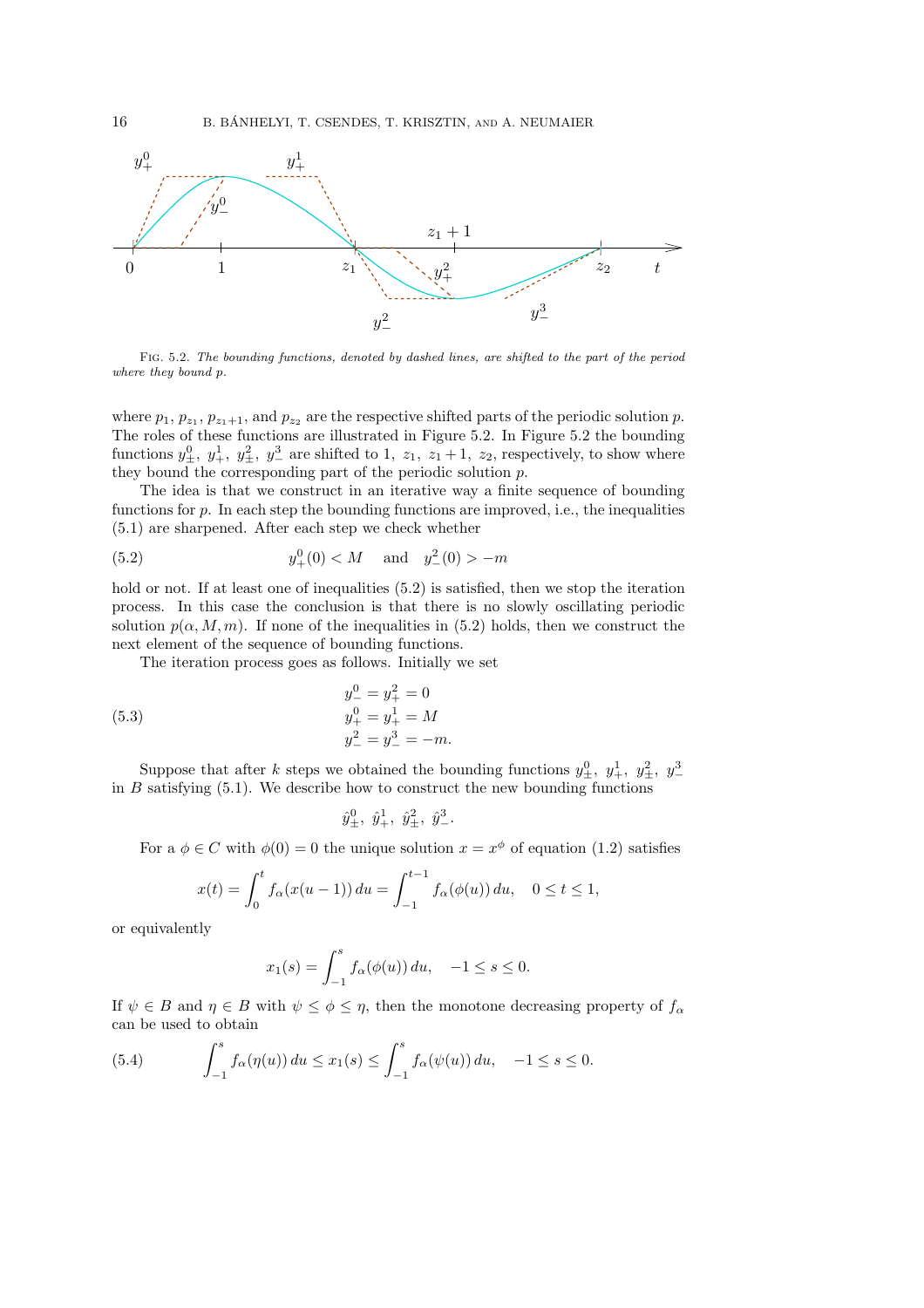Choosing  $\phi = p_0 = p_{z_2}$  and  $\psi = y_{-}^3$ , we have  $x(t) = p(t)$ , and in this case (5.4) gives

$$
p_1(s) \le \int_{-1}^s f_\alpha(y^3_-(u)) du, \quad -1 \le s \le 0.
$$

Similarly, if  $\phi = p_{z_1}$  and  $\eta = y_+^1$ , then  $x(t) = p(z_1 + t)$  and

$$
\int_{-1}^{s} f_{\alpha}(y_+^1(u)) du \le p_{z_1+1}(s), \quad -1 \le s \le 0.
$$

Then the new bounds  $\hat{y}_{+}^{0}$  and  $\hat{y}_{-}^{2}$  are defined by

(5.5) 
$$
\hat{y}_{+}^{0}(s) = \min \left\{ y_{+}^{0}(s), \int_{-1}^{s} f_{\alpha}(y_{-}^{3}(u)) du \right\}
$$

and

(5.6) 
$$
\hat{y}_{-}^{2}(s) = \max \left\{ y_{-}^{2}(s), \int_{-1}^{s} f_{\alpha}(y_{+}^{1}(u)) du \right\}
$$

for each  $s \in [-1,0].$ 

For  $\phi \in C$  the unique solution  $x = x^{\phi}$  of equation (1.2) satisfies

$$
x(1) - x(t) = \int_t^1 \dot{x}(u) \, du = \int_{t-1}^0 f_\alpha(\phi(u)) \, du, \quad 0 \le t \le 1,
$$

or equivalently

$$
x_1(s) = x(1) - \int_s^0 f_\alpha(\phi(u)) du, -1 \le s \le 0.
$$

If  $\psi$  and  $\eta$  are in B with  $\psi \leq \phi \leq \eta$ , then by using the monotone increasing property of  $-f_\alpha$  we obtain

$$
(5.7) \quad x(1) - \int_s^0 f_\alpha(\psi(u)) \, du \le x_1(s) \le x(1) - \int_s^0 f_\alpha(\eta(u)) \, du, \quad -1 \le s \le 0.
$$

Applying inequality (5.7) in the cases  $\phi = p_0, \ \psi = y_\perp^3$  and  $\phi = p_{z_1}, \ \eta = y_\perp^1$ , respectively, the new bounds  $\hat{y}^0_-\$  and  $\hat{y}^2_+\$  are defined by

(5.8) 
$$
\hat{y}^0_-(s) = \max \left\{ y^0_-(s), M - \int_s^0 f_\alpha(y^3_-(u)) \, du \right\}
$$

and

(5.9) 
$$
\hat{y}_{+}^{2}(s) = \min \left\{ y_{+}^{2}(s), -m - \int_{s}^{0} f_{\alpha}(y_{+}^{1}(u)) du \right\}
$$

for  $s \in [-1, 0]$ .

The above definitions of  $\hat{y}_{\pm}^0$  and  $\hat{y}_{\pm}^2$  follow the original idea of Wright [36] although Wright constructed only the first two elements of the bounding sequence. The construction of the bounds  $\hat{y}^1_+$  and  $\hat{y}^3_-$  is slightly more complicated. It seems to be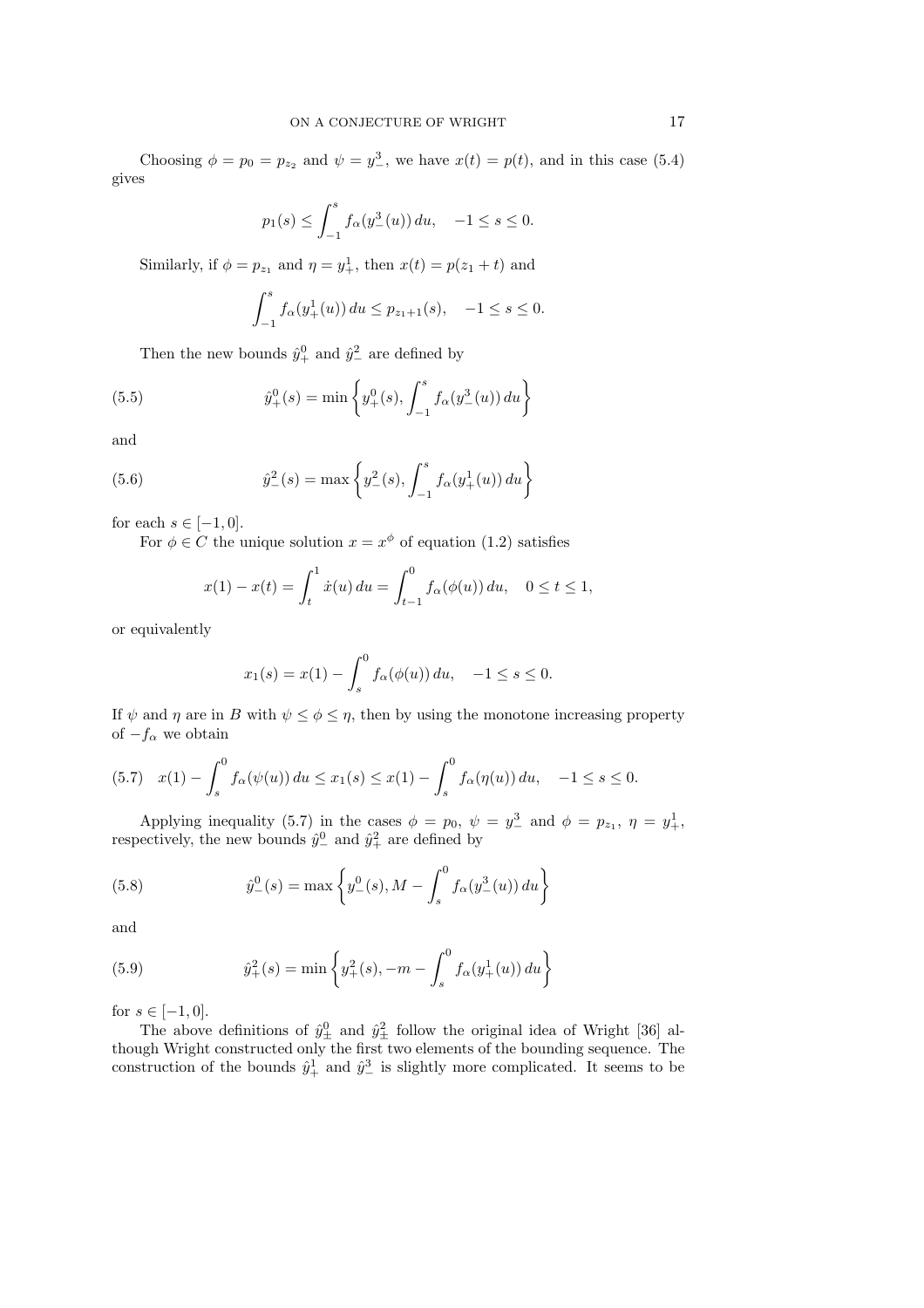

FIG. 5.3. Illustration of the bounding procedure for the zero  $z_1$  of p.

new, it does not appear in Wright's paper [36]. The difficulty of the construction of  $\hat{y}_+^1$  and  $\hat{y}_-^3$  is that the zeros  $z_1$  and  $z_2$  of the periodic solution p are not known. Below we describe the definition of  $\hat{y}^1_+$ . The function  $\hat{y}^3_-$  can be obtained analogously.

Starting from the bounds  $y_{\pm}^0$ , and applying a reliable numerical integration method, we get lower and upper bounds  $\underline{P}$  and  $P$  for  $p$ . The functions  $\underline{P}$  and  $P$  are step functions as illustrated in Figure 5.3. Let  $h > 0$  denote the step size of the numerical integration, and denote  $s_k = kh$  the mesh points. Both  $\overline{P}$  and  $\underline{P}$  are nondecreasing functions on [0,1]. P and <u>P</u> are nonincreasing at least on the intervals  $[1, s_i]$  and  $[1, s_j]$ , respectively, where i is the smallest positive integer so that  $P(t) < 0$  for all  $t \in (s_i, s_i + h)$ , and the positive integer j is the smallest one such that  $P(t) < 0$  for all  $t \in (s_j, s_j + h)$ . Setting

$$
\underline{z}_1 = s_i, \quad \overline{z}_1 = s_j,
$$

obviously  $[\underline{z}_1, \overline{z}_1]$  is a verified enclosing interval for the zero  $z_1$  of p. Set  $\Delta = \overline{z}_1 - \underline{z}_1$ . For  $\Delta \leq 1$  define the function  $q: [-1, \underline{z}_1] \to \mathbb{R}$  (see Figure 5.4) by

$$
q(t) = \begin{cases} 0 & \text{if } -1 \leq t < -\Delta \\ \overline{P}(t + \Delta) & \text{if } -\Delta \leq t < 1 - \Delta \\ M & \text{if } 1 - \Delta \leq t < 1 \\ \overline{P}(t) & \text{if } 1 \leq t \leq \underline{z}_1. \end{cases}
$$

For the case  $1<\Delta\leq 2$ 

$$
q(t) = \begin{cases} \overline{P}(t + \Delta) & \text{if } -1 \le t < 1 - \Delta \\ M & \text{if } 1 - \Delta \le t < 1 \\ \overline{P}(t) & \text{if } 1 \le t \le \underline{z}_1. \end{cases}
$$

For  $2 < \Delta$ 

$$
q(t) = \begin{cases} M & \text{if } -1 \le t < 1\\ \overline{P}(t) & \text{if } 1 \le t \le \underline{z}_1. \end{cases}
$$

Clearly,

$$
q(t) \ge p(t)
$$
 for all  $t \in [-1, \underline{z}_1]$ .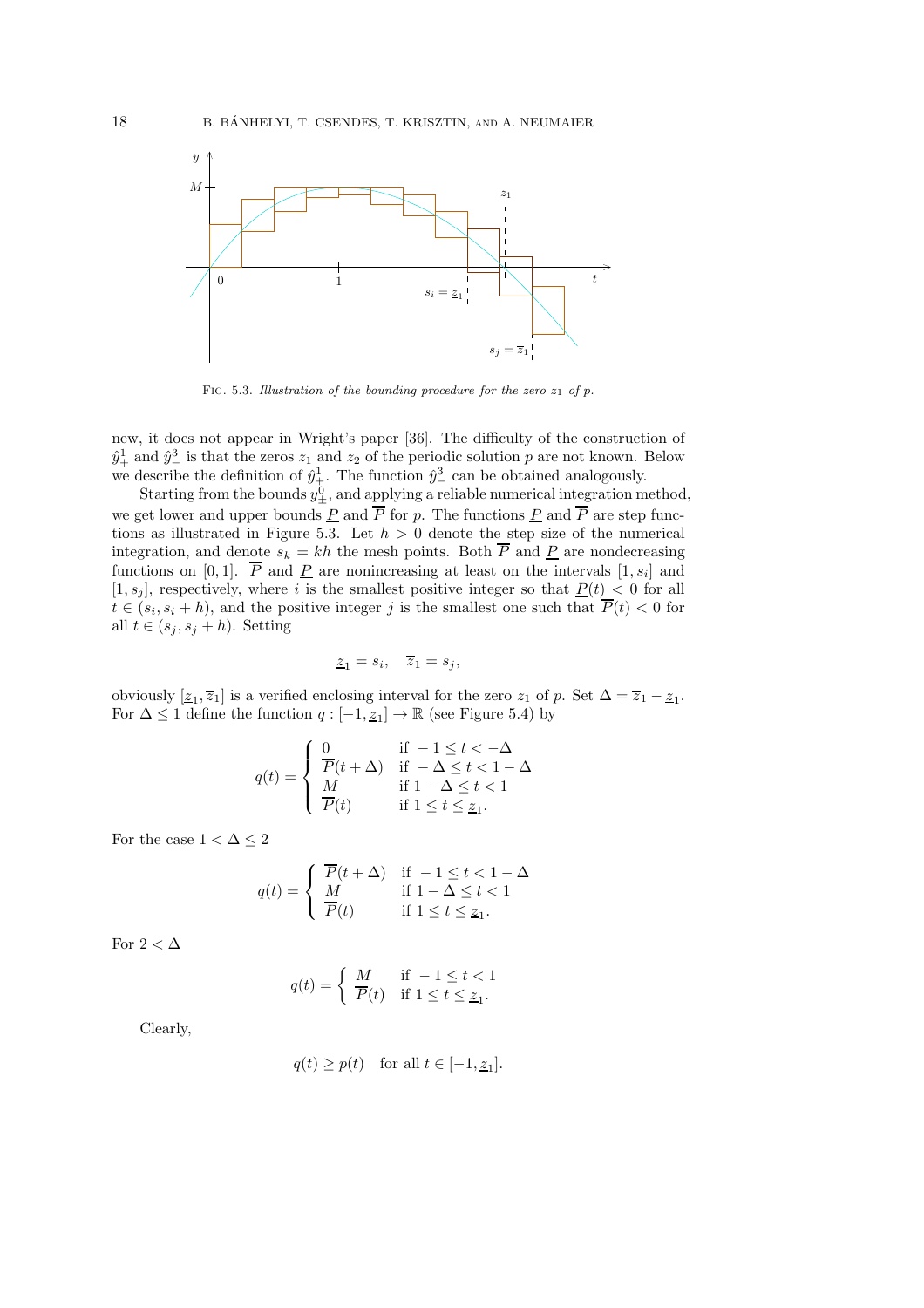

Fig. 5.4. The definition of q.

The step function  $q$  can be numerically computed, and without knowing the location of the zero  $z_1$  of p function q gives an upper bound for p on the interval  $z_1 - 2, z_1$ . This is the content of the next statement.

Claim 1.

$$
q(\underline{z}_1 + s) \ge p(z_1 + s) \quad \text{for all } s \in [-2, 0].
$$

*Proof.* Assume that  $\Delta \leq 1$ . Setting  $\delta = z_1 - \underline{z}_1$ , the claim is equivalent to

(5.10) 
$$
q(t) \ge p(t+\delta) \quad \text{for all } t \in [\underline{z}_1 - 2, \underline{z}_1].
$$

From  $z_1 \in [\underline{z}_1, \overline{z}_1], \delta \in [0, \Delta]$  follows.

If  $t \in [1, \underline{z_1}]$  then  $q(t) = P(t) \geq p(t)$ . Function p is decreasing on  $[1, \underline{z_1} + \delta] =$ [1,  $z_1$ ]. Therefore  $p(t + \delta) \leq p(t)$ ,  $t \in [1, \underline{z_1}]$ , and thus

$$
q(t) \ge p(t+\delta)
$$
 for all  $t \in [1, \underline{z}_1]$ 

follows. Inequality (5.10) clearly holds on  $[1 - \Delta, 1]$  since  $q(t) = M$  for  $t \in [1 - \Delta, 1]$ . For  $t \in [-\Delta, 1-\Delta)$  inequality (5.10) is equivalent to

$$
\overline{P}(t + \Delta) \ge p(t + \delta) \quad \text{for all } t \in [-\Delta, 1 - \Delta),
$$

which is equivalent to

$$
\overline{P}(t) \ge p(t - (\Delta - \delta)) \quad \text{for all } t \in [0, 1).
$$

The last inequality is obvious since  $p(s) < 0$  for  $s \in (-\Delta, 0)$ , p is increasing on [0, 1],  $\Delta \geq \delta$ , and thus

$$
\overline{P}(t) \ge p(t) \ge p(t - (\Delta - \delta)) \quad \text{for all } t \in [0, 1].
$$

If  $\underline{z}_1 - 2 < -\Delta$  and  $t \in [\underline{z}_1 - 2, -\Delta)$  then  $t \in (-1, -\Delta)$ ,  $t + \delta \in (-1, 0)$ , and thus  $q(t) = 0$  and  $p(t + \delta) < 0$ .

The cases  $\Delta \in (1, 2]$  and  $\Delta > 2$  are similar and much simpler. This completes the proof of the Claim.  $\blacksquare$ 

For any  $s \in [-1,0]$  one has

$$
p(z_1 + s) = p(z_1 + s) - p(z_1) = -\int_{z_1 + s}^{z_1} \dot{p}(u) \, du = -\int_{s - 1}^{-1} f_\alpha(p(z_1 + u)) \, du.
$$

Combining the above equality, Claim 1 and the monotone increasing property of  $-f_\alpha$ , it follows that

$$
p(z_1 + s) \le -\int_{s-1}^{-1} f_{\alpha}(q(\underline{z}_1 + u)) du
$$
 for all  $s \in [-1, 0]$ .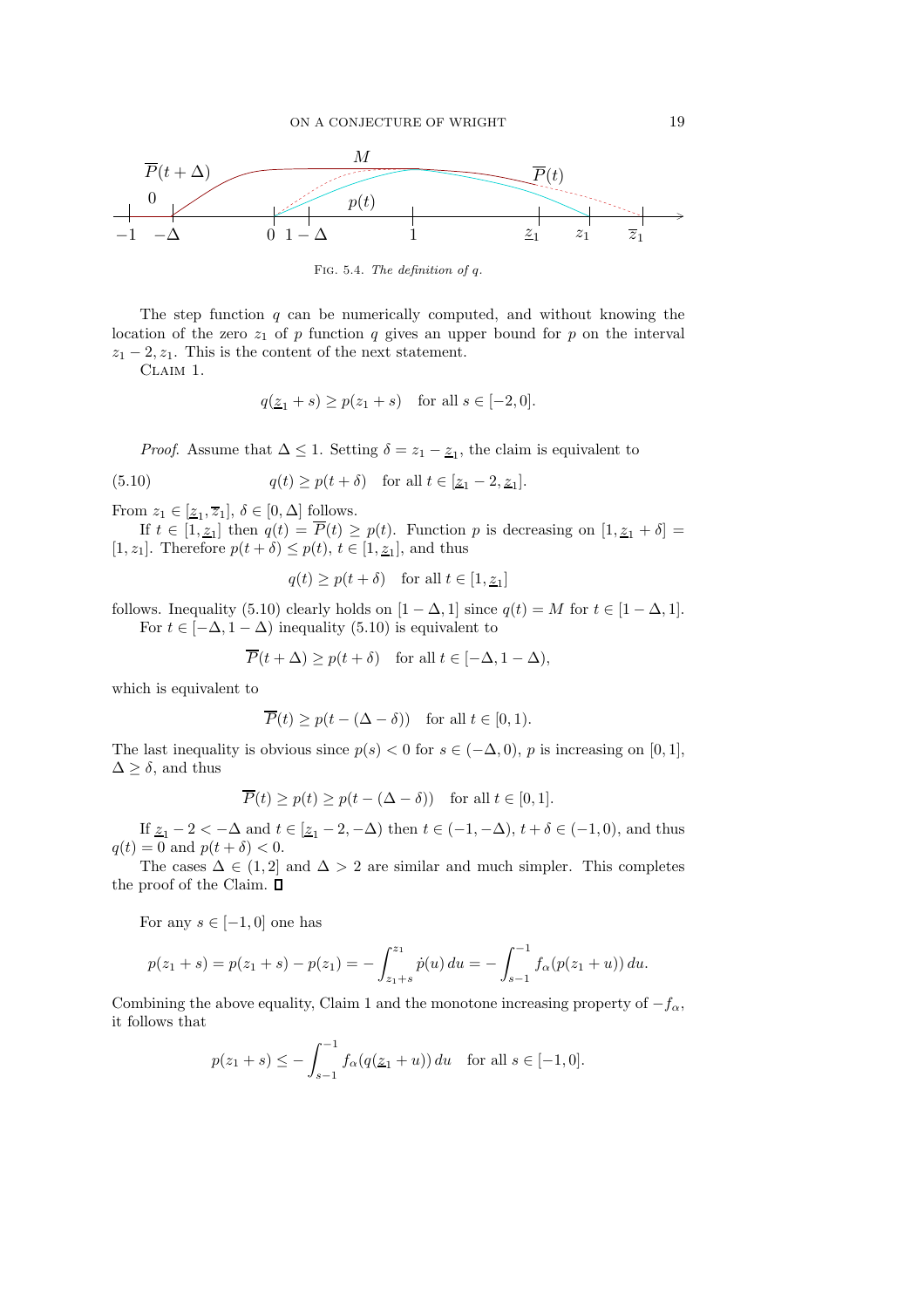Now the new bounding function  $\hat{y}^1_+ \in B$  can be defined as follows. For all  $s \in$  $[-1, 0],$ 

(5.11) 
$$
\hat{y}_+^1(s) = \min \left\{ y_+^1(s), q(\underline{z}_1 + s), -\int_{s-1}^{-1} f_\alpha(q(\underline{z}_1 + u)) du \right\}.
$$

Analogously, we can construct step functions  $P, \tilde{P}: [z_1, \infty) \to [-m, M]$  so that  $P(t) \leq p(t) \leq \tilde{P}(t)$  for all  $t \geq z_1$ . Two mesh points of the numerical integration yield a verified enclosing interval  $\boxed{z_2, \overline{z}_2}$  for  $z_2$ . Similarly to q we define a step function  $r: [z_1-1, \underline{z}_2] \to \mathbb{R}$  such that  $r(t) \leq p(t)$  for all  $t \in [z_1-1, \underline{z}_2]$ . Analogously to Claim 1, it is easy to verify that  $r(\underline{z}_2 + s) \leq p(z_2 + s)$  for all  $s \in [-2, 0]$ . Then the bounding function  $\hat{y}^3_{-} \in B$  is defined by

(5.12) 
$$
\hat{y}_{-}^{3}(s) = \max \left\{ y_{-}^{3}(s), r(\underline{z}_{2} + s), -\int_{s-1}^{-1} f_{\alpha}(r(\underline{z}_{2} + u)) du \right\}
$$

for  $s \in [-1, 0]$ .

We remark that the inequalities  $(1.4)$ ,  $(1.5)$ ,  $(1.6)$  of Wright [37] can be obtained in a straightforward way by applying two iterations of the above process.

6. Algorithms utilizing the bounding scheme. In this section we describe the algorithms based on the bounding schemes defined in Section 5 so that the algorithms can be directly adopted to computers and are capable to reject intervals of  $M$  and  $m$ , that is to prove that slowly oscillating solutions cannot exist for those  $M$ and m values. The computational part of the proof of Theorem 1.1 will prove the following

THEOREM 6.1. If  $\alpha \in [1.5, 1.5706]$  and  $y : \mathbb{R} \to \mathbb{R}$  is a slowly oscillating periodic solution of (1.2), then  $\max_{t \in \mathbb{R}} |y(t)| \leq 1 - \frac{2\alpha}{\pi}$ .

Now, a combination of Theorem 3.1, Corollary 4.2, and Theorem 6.1 proves Theorem 1.1.

Since general elements of the set B defined in Section 5 cannot be represented on a computer, we reformulate the construction (5.5), (5.6), (5.8), (5.9), (5.11), (5.12) of the sequence of bounding functions for step functions. For a fixed positive integer l divide the intervals  $[-1, 0]$  and  $[-2, 0]$  into  $2^l$  and  $2^{l+1}$  equal parts, respectively. Let  $t_k = -k2^{-l}$  for  $k \in \{0, 1, \ldots, 2^{l+1}\},$  and let  $\tau_k$  denote the interval  $[t_k, t_{k-1})$  for  $k \in \{2, 3, \ldots, 2^{l+1}\},$  and let  $\tau_1 = [t_1, t_0]$ . Define the sets  $S_1$  and  $S_2$  as the sets of maps from the sets of intervals  $\{\tau_1, \tau_2, \ldots, \tau_{2^l}\}\$  and  $\{\tau_1, \tau_2, \ldots, \tau_{2^{l+1}}\}\$  into R, respectively. Then  $Y \in S_1$  can be given by the finite sequence  $(Y(\tau_j))_{j=1}^{2^l}$ , and similarly for  $Y \in S_2$ An element  $Y \in S_1$  can be obviously identified with the step function from  $[-1,0]$  into R taking the value  $Y(\tau_k)$  on the interval  $\tau_k, k \in \{1, 2, ..., 2^l\}$ . With this identification we may consider  $S_1$  as a subset of B. Replacing y by Y in (5.1), formula (5.1) defines the bounding functions  $Y_{\pm}^0$ ,  $Y_{\pm}^1$ ,  $Y_{\pm}^2$ ,  $Y_{\pm}^3$  as elements of  $S_1$  for the slowly oscillating periodic solution  $p$ . The capital letter  $Y$  is used to emphasize that these bounding functions are in  $S_1$ .

The monotone property of function  $f_{\alpha}$  can be used to show that if the elements  $Y_{\pm}^0$ ,  $Y_{+}^1$ ,  $Y_{\pm}^2$ ,  $Y_{-}^3$  of  $S_1$  are bounding functions of a slowly oscillating periodic solution  $p(\alpha, M, m)$  according to definition (5.1), then the elements  $\hat{Y}_{\pm}^0$ ,  $\hat{Y}_{\pm}^2 \in S_1$  defined analogously to  $(5.5)$ ,  $(5.6)$ ,  $(5.8)$  and  $(5.9)$  by

(6.1) 
$$
\hat{Y}_+^0(\tau_i) = \min \left\{ Y_+^0(\tau_i), -\alpha \sum_{j=i}^{2^l} \left( e^{Y_-^3(\tau_j)} - 1 \right) / 2^l \right\},
$$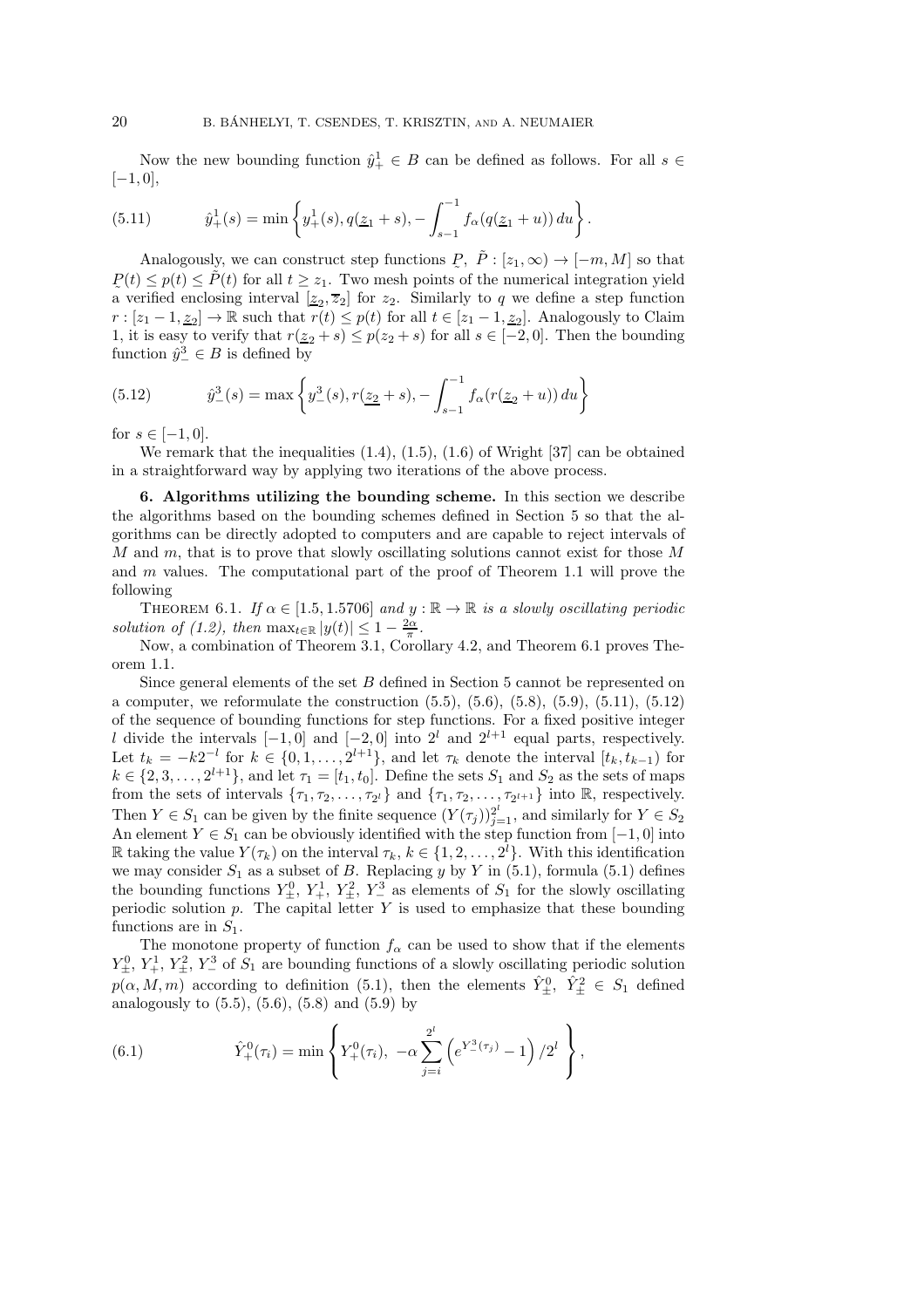Algorithm 1 Determination of the enclosure of the distance of subsequent zeros

| Input:  | - s: M $(k = 1)$ or $-m (k = 2)$ as extremal values of the periodic                         |
|---------|---------------------------------------------------------------------------------------------|
|         | solution,                                                                                   |
|         | $-\alpha$ : the parameter in (1.2),                                                         |
|         | - <i>l</i> resolution parameter, the step size is $2^{-l}$ ,                                |
|         | - L and U: $Y^0_+(k=1)$ or $Y^2_+(k=2)$ lower and upper bound functions.                    |
| Output: | - An enclosure $[d, \overline{d}]$ of the distance of subsequent zeros: $z_1 - 0$ $(k = 1)$ |
|         | or $z_2 - z_1$ $(k = 2)$ .                                                                  |

- **Step 1.** Compute  $Y(T_i)$   $(i = 1, ..., 2^l)$  as the enclosures of the periodic solution on subintervals of the unit length time period by using the functions  $L(\tau_{2^l+1-i})$ and  $U(\tau_{2^l+1-i})$ .
- **Step 2.** Set  $j = (2^{l} + 1)$  and  $Y_{last} = [s, s]$ .
- **Step 3.** Enclose  $Y(T_j)$  with the expression  $(Y_{last} + (-\alpha \left(e^{Y(T_{j-2}t)} 1\right)) \cdot [0, 1/2^l])$ .
- **Step 4.** Set  $Y_{last} = Y_{last} + \left(-\alpha \left(e^{Y(T_{j-2}l)} 1\right)\right)/2^l$ .
- **Step 5.** If  $0 \notin Y(T_{j-1})$  and  $0 \in Y(T_j)$ , then calculate the lower bound for  $z_i: d =$  $(j-1)/2^l$ .
- **Step 6.** If  $0 \in Y(T_{j-1})$  and  $0 \notin Y(T_j)$ , then calculate the upper bound for  $z_i$ :  $\overline{d} = (j-1)/2^l$  and STOP.
- **Step 7.** Set  $j = j + 1$ .
- **Step 8.** If  $j < 2^{l+2}$ , then continue with Step 3, otherwise STOP.

(6.2) 
$$
\hat{Y}_-^2(\tau_i) = \max \left\{ Y_-^2(\tau_i), -\alpha \sum_{j=i}^{2^l} \left( e^{Y_+^1(\tau_j)} - 1 \right) / 2^l \right\},
$$

(6.3) 
$$
\hat{Y}_-^0(\tau_i) = \max \left\{ Y_-^0(\tau_i), \ M + \alpha \sum_{j=1}^i \left( e^{Y_-^3(\tau_j)} - 1 \right) / 2^l \right\},
$$

(6.4) 
$$
\hat{Y}_{+}^{2}(\tau_{i}) = \min \left\{ Y_{+}^{2}(\tau_{i}), -m+\alpha \sum_{j=1}^{i} \left( e^{Y_{+}^{1}(\tau_{j})} - 1 \right) / 2^{l} \right\}
$$

will be also bounding functions.

On the basis of the bounding functions  $Y_{\pm}^0$  we can get lower and upper bounds  $\underline{P}$ and P for  $p(\alpha, M, m)$  (see Section 5). Then a verified enclosing interval  $[\underline{z}_1, \overline{z}_1]$  can be obtained as given in Algorithm 1. By using  $P$  and  $\underline{z}_1$ , a step function  $q$  is given in Section 5 with the property stated in Claim 1. Define

$$
Q: S_2 \ni \tau_k \mapsto q(\underline{z}_1 + t_k) \in \mathbb{R}
$$

and

$$
R: S_2 \ni \tau_k \mapsto r(\underline{z}_2 + t_k) \in \mathbb{R},
$$

where r is the step function defined analogously to  $q$  in Section 5. With this definition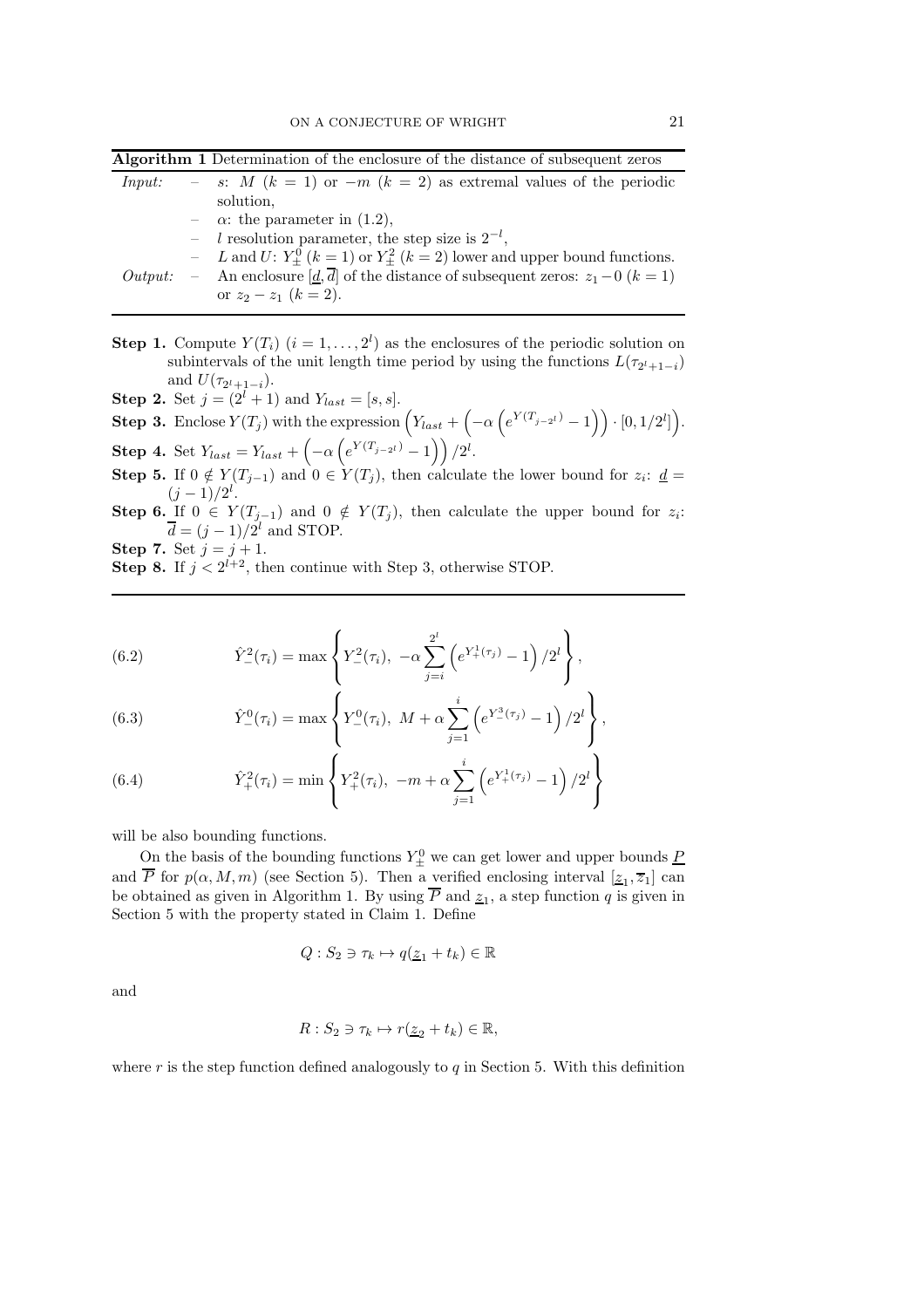| Algorithm 2 Check the existence of a periodic solution |  |                                                                                                 |  |  |  |  |  |
|--------------------------------------------------------|--|-------------------------------------------------------------------------------------------------|--|--|--|--|--|
|                                                        |  | <i>Input:</i> $-M$ and $-m$ : the extreme values of the periodic solution,                      |  |  |  |  |  |
|                                                        |  | $-\alpha$ : the parameter of the studied delay differential equation (1.2),                     |  |  |  |  |  |
|                                                        |  | - l resolution parameter, the step size is $2^{-l}$ ,                                           |  |  |  |  |  |
|                                                        |  | $\,-\,$ <i>cycle</i> : the maximal number of iterations.                                        |  |  |  |  |  |
|                                                        |  | $Output: -$ a statement whether a periodic solution can exist with the given<br>extreme values. |  |  |  |  |  |

**Step 0.** Check the conditions  $(1.4)-(1.6)$  and that of Corollary 4.2 for the given m and  $M$  values. If any of these is false then the answer is that the given

periodic solution does not exists, and STOP. **Step 1.** Set  $c = 1$  and for all  $i = 1$ . l :

$$
c = 1
$$
 and for all  $t = 1, \ldots$ 

 $Y_{+}^{0}(\tau_i) = M, Y_{-}^{2}(\tau_i) = -m,$ 

$$
Y^0_{-}(\tau_i) = 0, \text{ and } Y^2_{+}(\tau_i) = 0,
$$

$$
Y_{+}^{1}(\tau_{i}) = M
$$
, and  $Y_{-}^{3}(\tau_{i}) = -m$ .

**Step 2.** Calculate sharper bounding functions for  $Y_+^0$  and  $Y_-^0$  from  $Y_-^3$  by the expressions (6.1) and (6.3).

- **Step 3.** Calculate sharper bounding functions for  $Y_{-}^2$  and  $Y_{+}^2$  from  $Y_{+}^1$  by the expressions (6.2) and (6.4).
- **Step 4.** If  $Y_{+}^{0}(\tau_1) < M$  or  $-m < Y_{-}^{2}(\tau_1)$  holds then the answer is that the given periodic solution does not exists, and STOP.
- **Step 5.** Apply Algorithm 1 to calculate the lower and upper bounds of  $z_1$  and a new bounding function for the periodic solution on  $[1, z_1]$ .
- Step 6. Based on the new bounding functions of Step 5 construct the bounding function Q.
- **Step 7.** Apply (6.5) to calculate a sharper bounding function  $Y^1_+$ .
- **Step 8.** Apply Algorithm 1 to calculate the lower and upper bounds of  $z_2 z_1$  and a new bounding function for the solution on  $[z_1 + 1, z_2]$ .
- Step 9. Based on the new bounding functions of Step 8 construct the bounding function R.
- **Step 10.** Apply (6.6) to calculate a sharper bounding function  $Y^3$ .
- **Step 11.** If  $c \geq cycle$ , then answer that the existence of a periodic solution could not be excluded, and STOP.

**Step 12.** Set  $c = c + 1$ , and continue to Step 2.

the step function version of  $(5.11)$  and  $(5.12)$  is as follows:

(6.5) 
$$
\hat{Y}_{+}^{1}(\tau_{i}) = \min \left\{ Y_{+}^{1}(\tau_{i}), Q(\tau_{i}), \alpha \sum_{j=2^{l}+1}^{2^{l}+i} \left( e^{Q(\tau_{j})} - 1 \right) / 2^{l} \right\},
$$

and

(6.6) 
$$
\hat{Y}_-^3(\tau_i) = \max \left\{ Y_-^3(\tau_i), \ R(\tau_i), \ \alpha \sum_{j=2^l+1}^{2^l+i} \left( e^{R(\tau_j)} - 1 \right) / 2^l \right\}.
$$

This completes the description of the iterative procedure to improve bounding functions on the slowly oscillating periodic solutions of equation (1.2). Since  $p(1) = M$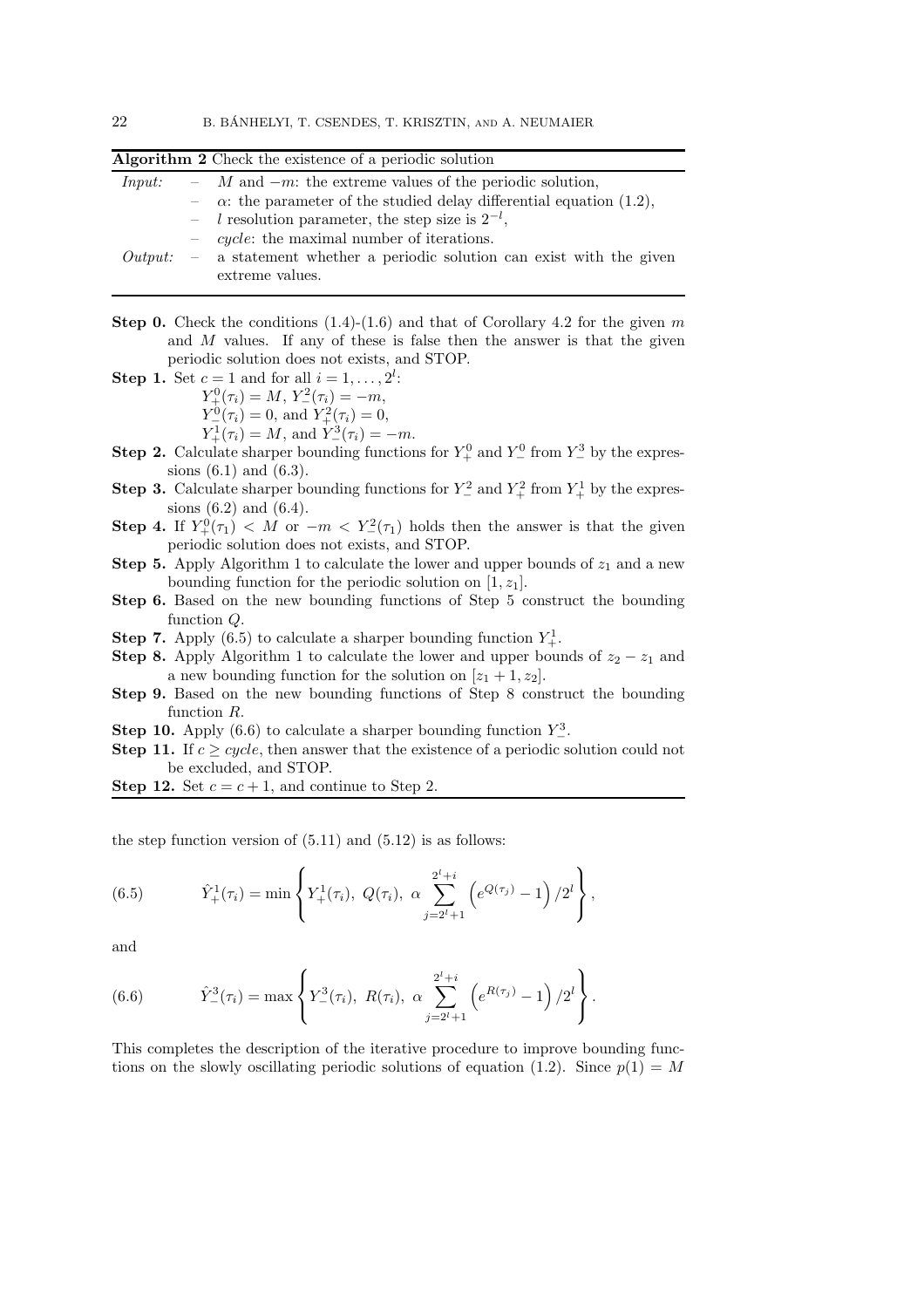and  $p(z_1 + 1) = -m$  hold for  $p = p(\alpha, M, m)$ , the bounding functions  $Y_+^0$  and  $Y_-^2$ satisfy  $Y^0_+(\tau_1) \geq M$  and  $Y^2_-(\tau_1) \leq -m$  by definition (5.1). If

$$
Y_+^0(\tau_1) < M \quad \text{or} \quad Y_-^2(\tau_1) > -m
$$

is obtained at a certain step of the iteration, then it is a contradiction. This means that there is no slowly oscillating periodic solution with  $M$  and  $m$ .

The checking algorithm (Algorithm 2) is also able to decide on these conditions when the  $M$  and  $m$  values are given as intervals. To exclude such possible intervals of  $M$  we apply the above conditions for the upper bounds of the  $Y$ , and for the lower bound of the M intervals:

(6.7) 
$$
Y_{+}^{0}(\tau_{1}) < \underline{M}.
$$

7. Implementation and verified results. In this section we provide the implementation details that are necessary to obtain the rigorous numerical results, and we discuss the achieved results.

We composed a computer program, a verified numerical algorithm that is able to check reliably whether given values of  $\alpha$ , m, and M in intervals allow a slowly oscillating periodic solution. To check condition (6.7) we used an interval version of it in an adaptive branch-and-bound technique (see [7] with its correctness proof). Recall that according to (1.7) it is enough to consider  $(m, M) \in [0, 6] \times [0, 6]$ . The branch-and-bound procedure generates a subdivision of the interval  $[0, 6] \times [0, 6]$  such that for all subintervals either

- 1. one of the conditions  $(1.4)$ ,  $(1.5)$ , and  $(1.6)$  fails to be satisfied, or
- 2.  $M < 1 2\alpha/\pi$ , or
- 3. Algorithm 2 verifies that no slowly oscillating periodic solution exists for the investigated intervals of  $\alpha$ , m, and M, or
- 4. none of the above conditions hold, and the subinterval is small (its size  $Mm_{ens}$ ) is set by the user).

The last possibility is necessary to have the finiteness of the algorithm. Obviously, we have to run the checking algorithm with decreasing  $Mm_{eps}$  values to be able to have only subintervals fulfilling conditions 1, 2, or 3, in the above list. The efficiency of our checking algorithm is crucial regarding the computational complexity of the problem. Hence we have applied a sophisticated adaptive framework algorithm to tune the algorithm parameters in such a way that subintervals of the search domain are proven with minimal amount of computation. Illustrations on how well this adaptive subdivision technique works can be found in [7].

To achieve the reliability of numerical calculations necessary for computer aided proofs, we applied interval arithmetic based verified algorithms [1] as also in the solution of other mathematical problems [4, 6, 7, 26]. The computational environment for the computer aided proof was C-XSC [15] and PROFIL/BIAS [16]. These provide support for the interval arithmetic, for the outward rounding, and for the interval versions of the standard functions. The runs were executed on a 2 processor, 4 core SUN Fire V490 workstation and on a 64 core HP ProLiant DL980 Generation 7 computer. The parallelization of the branch-and-bound algorithm was described in the paper [30]. The source code of the algorithm is available at the internet address

## http://www.inf.u-szeged.hu/∼csendes/Wright/WrightNM.cpp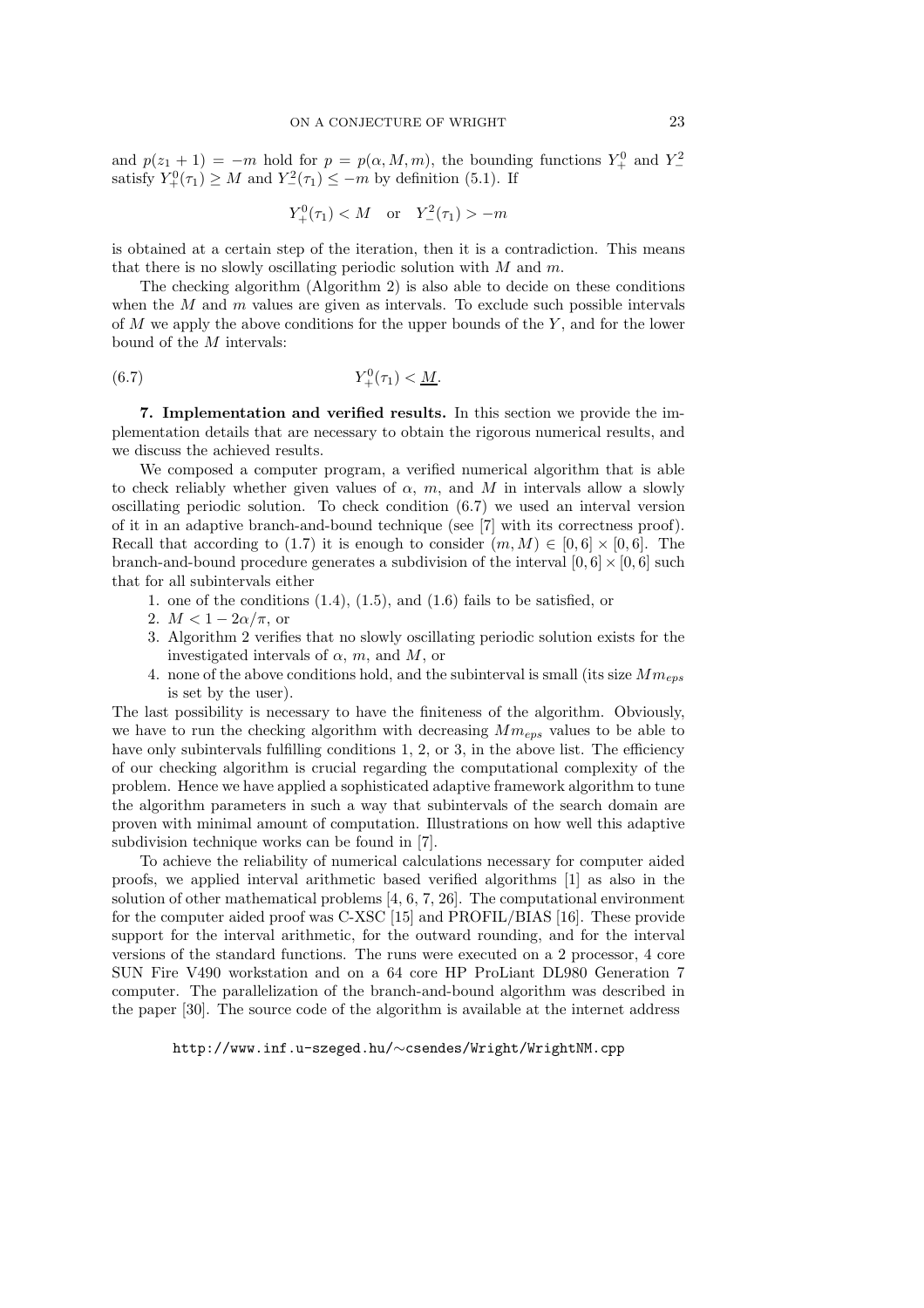24 B. BÁNHELYI, T. CSENDES, T. KRISZTIN, AND A. NEUMAIER

| Parameters |            | proven interval     | elapsed | CPU     | acceleration      |
|------------|------------|---------------------|---------|---------|-------------------|
| $Mm_{eps}$ | resolution |                     | time(s) | time(s) | rate              |
|            | 1,024      | [1.500, 1.557]      | 428     | 1,504   | $\overline{3.51}$ |
| $10^{-4}$  | 2,048      | [1.500, 1.558]      | 1,150   | 4,040   | 3.51              |
|            | 4,096      | [1.500, 1.558]      | 2,222   | 7,817   | 3.51              |
|            | 1,024      | [1.500, 1.565]      | 2,755   | 10,310  | 3.74              |
| $10^{-5}$  | 2,048      | [1.500, 1.565]      | 4,046   | 15,099  | 3.73              |
|            | 4,096      | [1.500, 1.565]      | 7,243   | 26,730  | 3.69              |
|            | 1,024      | [1.500, 1.566]      | 7,009   | 26,422  | 3.76              |
| $10^{-6}$  | 2,048      | [1.500, 1.568]      | 23,956  | 90,442  | 3.77              |
|            | 4,096      | [1.500, 1.568]      | 34,000  | 130,156 | 3.82              |
|            | 1,024      | $[1.500, \, 1.566]$ | 6.972   | 26,449  | 3.79              |
| $10^{-7}$  | 2,048      | [1.500, 1.568]      | 82,366  | 319,629 | 3.88              |
|            | 4,096      | [1.500, 1.568]      | 34,041  | 130,233 | 3.82              |

Table 7.1

Numerical results for  $\alpha \in [1.5, 1.568]$ . M $m_{eps}$  is the stopping criterion parameter: when subintervals of this width are reached by the branch-and-bound algorithm, then it is terminated. Resolution gives the number of subintervals per time unit. Elapsed time denotes the length of time interval between the start and the stop of the algorithm, while CPU time provides the total amount of CPU time used by the four processors.

The reliable numerical computations were successful, we were able to prove Theorem 6.1, and with it we completed the proof of Theorem 1.1.

Now we give the implementation details of the computational procedure. The choice of the algorithm parameters is crucial because of the enormous computational complexity of the problem. We started the computations on the SUN Fire V490 workstation, and it worked up to  $\alpha = 1.5705$ . Beyond this value, the computation time became too long, and hence we changed to a the more powerful HP ProLiant computer. The computation times of the latter computer were converted for the 4 core Sun Fire V490 workstation.

For the parameter interval  $\alpha = [1.500, 1.568]$  we summarize the results in Table 7.1. The table also contains preliminary results for some algorithm parameters. The bounding propagation cycle in Algorithm 2 was applied at most  $c = 5$  times – four rounds were not always enough. The step size for the bounding step functions was  $2^{-10}$ ,  $2^{-11}$ , and  $2^{-12}$ . The minimum interval size (to enclose the values of m and M, denoted by  $Mm_{eps}$ ) used in the branch-and-bound technique was set to  $10^{-4}$ ,  $10^{-5}$ , 10<sup>−</sup><sup>6</sup> , and 10<sup>−</sup><sup>7</sup> . The shortest calculation required about 6.6 hours. The parallelization was successful according to the acceleration rates close to 4. This fact shows that more demanding problems could be solved by similar architecture computers with more cores and threads.

Our numerical results are summarized in Figure 7.1. For the interval [1.500, 1.542] we used 13 seconds CPU time (and 47.01 seconds cumulative time regarding the four cores), we needed 4 iteration cycles,  $l = 7$ , and  $Mm_{eps} = 10^{-5}$  was the stopping criterion parameter in the branch-and-bound algorithm. We remark that for  $\alpha \leq$  $37/24 = 1,541666...$  Wright stated in [36] to have a proof, but did not give the details.

For  $\alpha \in [1.500, 1.568]$  the algorithm parameters and the CPU times used are given in the last two rows of Table 7.1. Wright also hoped the extendability of his result to  $\alpha$  < 1.567..., but he had not completed it due to technical difficulties of the last step.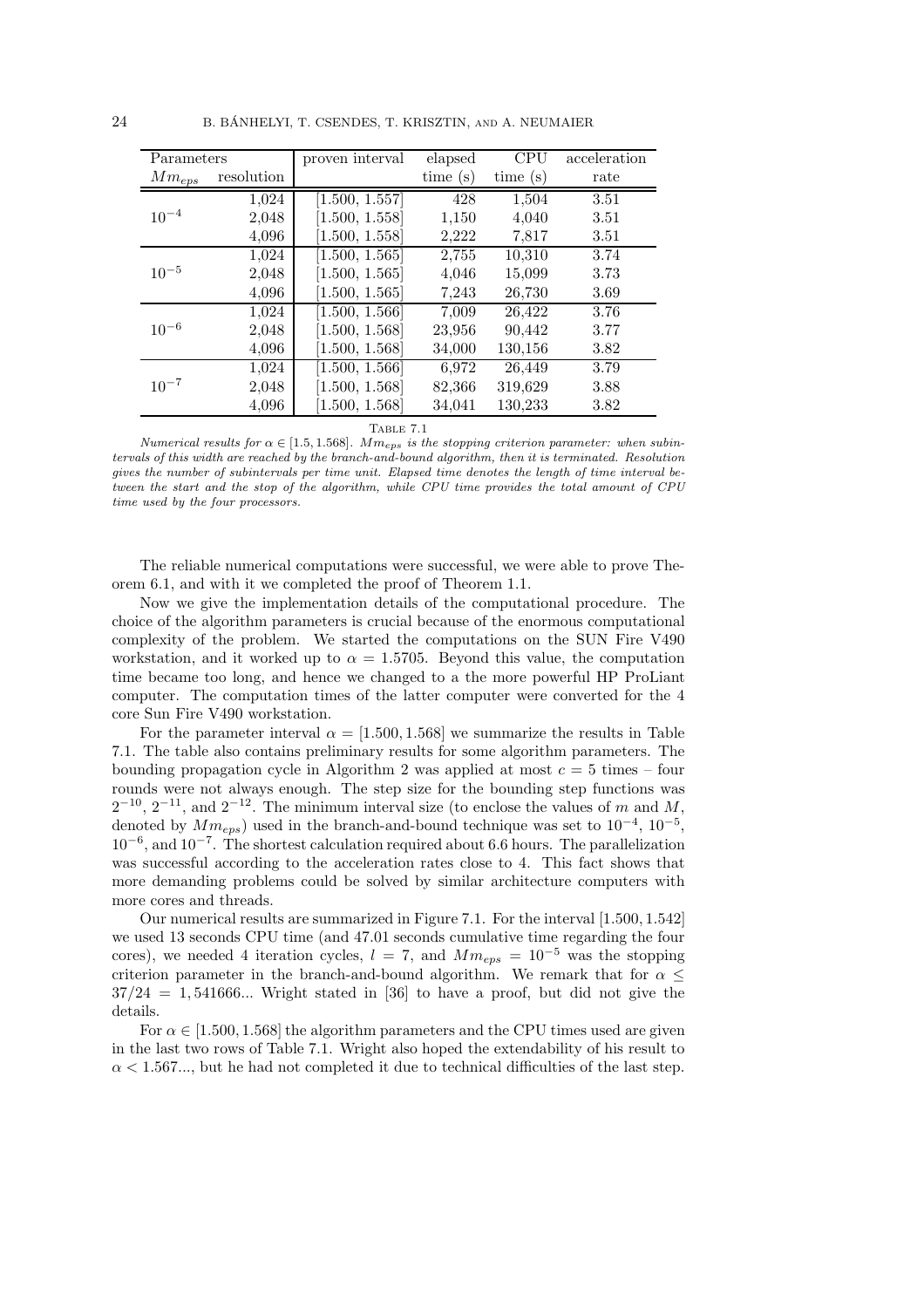

FIG. 7.1. Illustration of the obtained results on a log-log scale:  $u = -log(\frac{\pi}{2} - \alpha)$  is the horizontal axis,  $v = log A$  is the vertical axis,  $1.5 \le \alpha \le \pi/2$ ,  $A > 0$ , 10 is the base of the logarithm. A stands for the amplitude of a possible slowly oscillating periodic solution. Corollary  $4.2$  guarantees the nonexistence of slowly oscillating periodic orbits below the red line. The computer-assisted proof of Theorem 6.1 gives it above the red line for  $\alpha \in [1.5, 1.5706]$ . The green region illustrates Theorem 1.2. The required computation times are given for the corresponding intervals of  $\alpha$ .

Theorem 6.1 was also proven for the  $\alpha$  intervals [1.5000, 1.5702], [1.5000, 1.5705], and [1.5000, 1.5706] with the same technique, we needed 12 days, 37 days, and 78 days of CPU time, respectively.

The reliable computational technique was successful to prove Theorem 1.2. This is illustrated in Figure 7.1 by the green area in the top right corner. In order to prove Wright's conjecture for  $\alpha \in [1.5706, \pi/2]$ , obviously a new analytic technique is necessary near the critical  $\alpha = \pi/2$ . The work [19] under progress is a possible approach. It is expected that also the computational part should be strengthened to fill the gap with the combination of these two tools.

Acknowledgements. The authors would like to thank the anonymous reviewers for their valuable comments and suggestions to improve the quality of the paper.

## REFERENCES

- [1] G. ALEFELD AND G. MAYER, *Interval analysis: Theory and applications*, J. Computational and Applied Mathematics 121 (2000) 421–464.
- [2] F. BARTHA,  $\acute{A}$ , GARAB AND T. KRISZTIN, *Local stability implies global stability for the 2*dimensional Ricker map, J. Difference Equations and Applications, in press.
- $[3]$  B. BANHELYI, Discussion of a delayed differential equation with verified computing technique (in Hungarian), Alkalmazott Matematikai Lapok 24 (2007) 131–150.
- [4] B. BANHELYI, T. CSENDES, AND B.M. GARAY, Optimization and the Miranda approach in detecting horseshoe-type chaos by computer, Int. J. Bifurcation and Chaos 17 (2007) 735– 748.
- [5] S.-N. CHOW AND J. MALLET-PARET, Integral averaging and bifurcations. J. Differential Equations 26 (1977) 112–159.
- [6] T. CSENDES, B. BÁNHELYI, AND L. HATVANI, Towards a computer-assisted proof for chaos in a forced damped pendulum equation. J. Computational and Applied Mathematics 199 (2007)